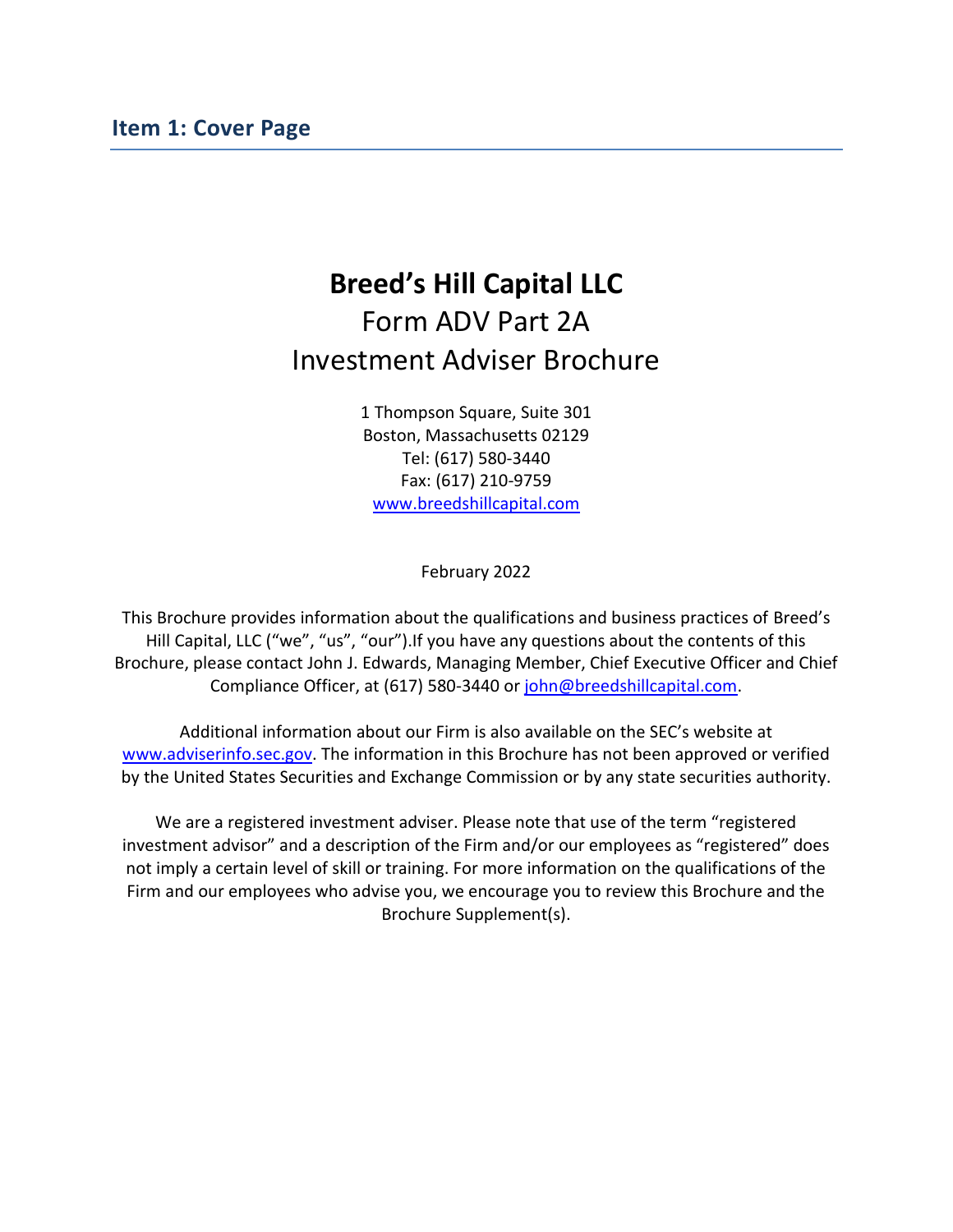## <span id="page-1-0"></span>**Item 2: Summary of Material Changes**

### **Annual Update**

In this Item of Breed's Hill Capital's (Breed's Hill, we, us, our or the Firm) Form ADV Part 2 we are required to discuss any material changes that have been made to Form ADV Part 2 since the last Annual Amendment, dated March 5, 2021.

#### **Material Changes since the Last Update**

Since the last Annual Amendment filing, the Firm has no material changes to report.

### **Full Brochure Available**

Our Form ADV Part 2 may be requested at any time, without charge, by contacting John J. Edwards, Managing Member, Chief Executive Officer and Chief Compliance Officer at (617) 580 3440 or by email at [john@breedshillcapital.com.](mailto:john@breedshillcapital.com)

Additional information about our Firm is also available on the SEC's website at [www.adviserinfo.sec.gov.](https://adviserinfo.sec.gov/Firm/169314) The information in this Brochure has not been approved or verified by the United States Securities and Exchange Commission or by any state securities authority.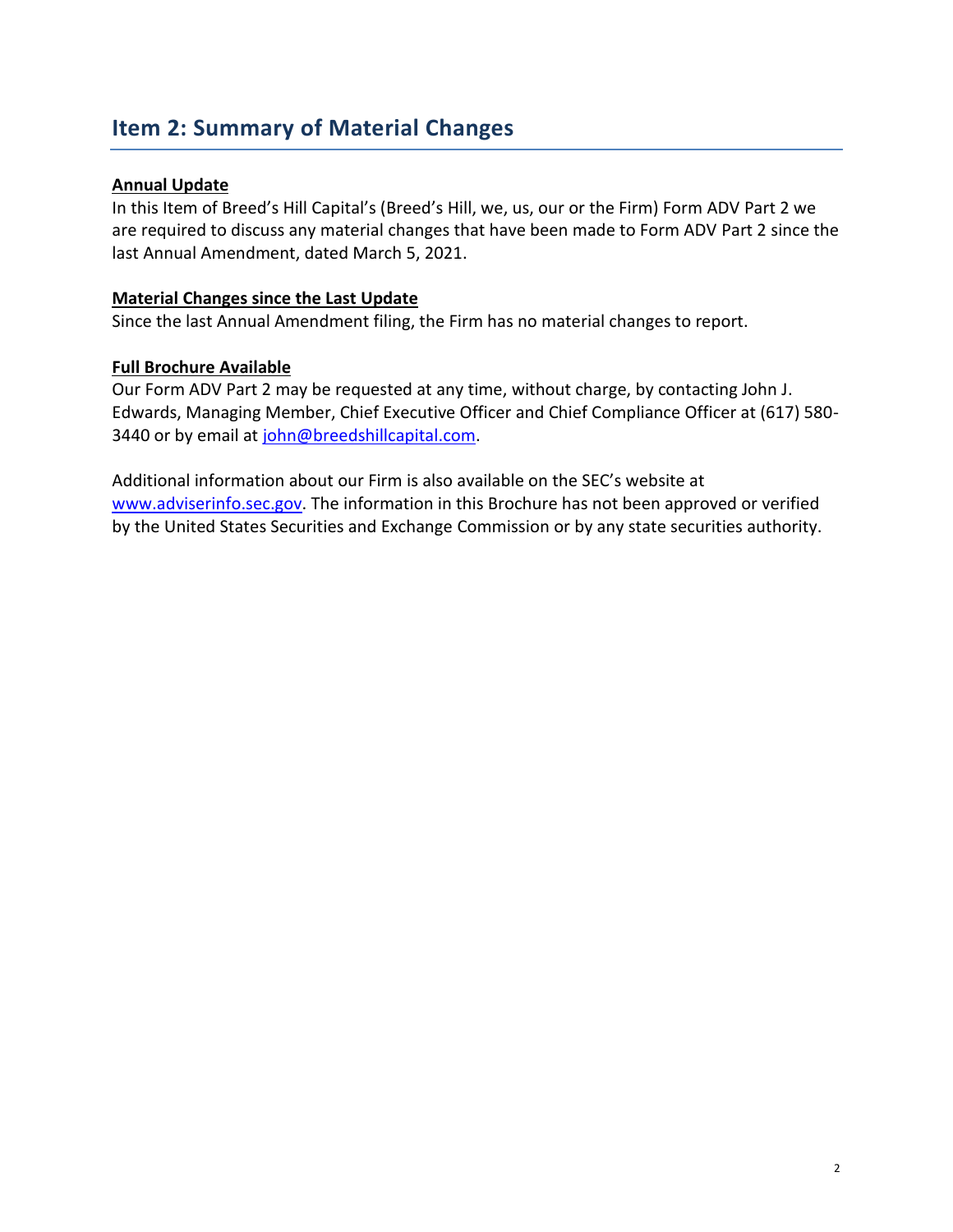# Item 3: Table of Contents

| Item 11: Code of Ethics, Participation or Interest in Client Transactions and Personal Trading . 17 |  |
|-----------------------------------------------------------------------------------------------------|--|
|                                                                                                     |  |
|                                                                                                     |  |
|                                                                                                     |  |
|                                                                                                     |  |
|                                                                                                     |  |
|                                                                                                     |  |
|                                                                                                     |  |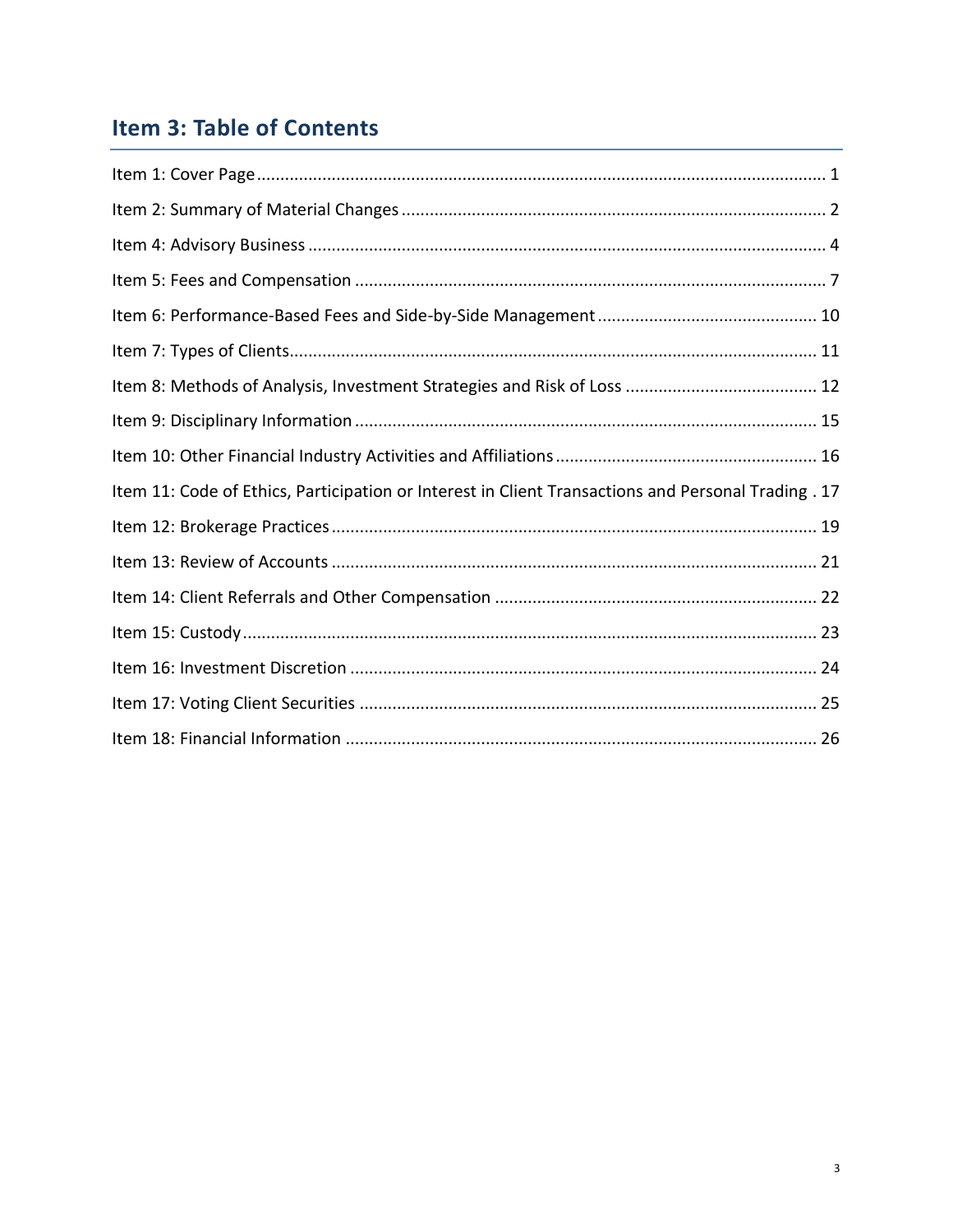## <span id="page-3-0"></span>**Item 4: Advisory Business**

### **Description of the Advisory Firm**

Breed's Hill Capital LLC (Breed's Hill, we, us, our, or the Firm) was founded in 2013. John J. Edwards, is the Founder, Managing Member, Chief Executive Officer and Chief Compliance Officer and primary owner of Breed's Hill.

### **Types of Advisory Services**

We offer the following services to advisory clients:

#### **Wealth Management Services**

We offer ongoing wealth management services, which includes investment advisory and financial planning services, based on the individual goals, objectives, time horizon, and risk tolerance of each client. We outline the client's current situation (income, tax levels, and risk tolerance levels) and provide wealth management services that include, but are not limited to, the following:

- Investment strategy
- Asset Allocation
- Asset Selection
- Risk Tolerance
- Regular Portfolio Monitoring
- Estate and Gift Planning
- Tax Planning
- Insurance and Asset Protections
- Cash Flow Planning

We strive to ensure that the services provided to clients constantly respect the fiduciary duties owed to our clients and without consideration of our economic, investment or other financial interests. To meet our fiduciary obligations, we attempt to avoid, among other things, investment or trading practices that systematically advantage or disadvantage certain client portfolios. Accordingly, our policy is to seek fair and equitable allocation of investment opportunities/transactions among its clients to avoid favoring one client over another over time. It is our policy to allocate investment opportunities and transactions we identify as being appropriate and prudent, including initial public offerings (IPOs) and other investment opportunities that might have a limited supply, among our clients on a fair and equitable basis over time.

#### **Selection of Other Advisers**

We may also direct clients to third-party unaffiliated investment advisers. Before selecting other investment advisers for clients, we conduct due diligence on each investment adviser and ensure that each is properly licensed or registered.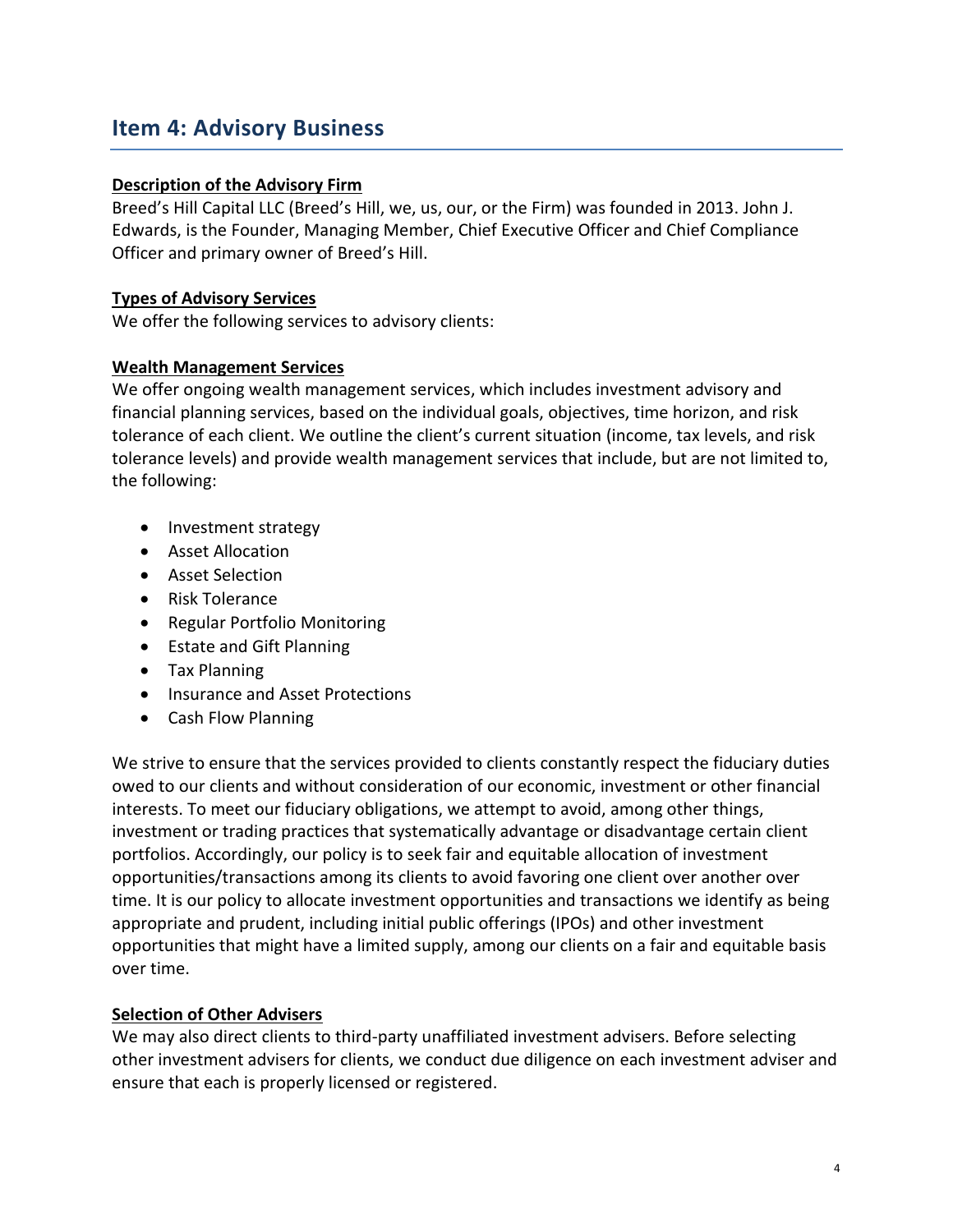## **Services Limited to Specific Types of Investments**

We generally limit our investment advice to mutual funds, equities, fixed income securities, ETFs, real estate funds (including REITs), non-U.S. securities, commodities, private funds, insurance products including annuities and private placements. We may use other securities as well to help diversify a portfolio when applicable.

## **Client Tailored Services and Client Imposed Restrictions**

We offer the same suite of services to all our clients. However, specific client investment strategies and their implementation are dependent upon each client's current situation (income, tax levels, and risk tolerance levels). Clients may impose restrictions in investing in certain securities or types of securities in accordance with their values or beliefs. However, if the restrictions prevent us from properly servicing the client account, or if the restrictions would require us to deviate from our standard suite of services, we reserve the right to end the relationship.

## **Fiduciary Statement**

BHC and our employees are fiduciaries who must take into consideration the best interests of our clients. We will act with competence, dignity, integrity, and in an ethical manner, when dealing with clients. We will use reasonable care and exercise independent professional judgement when conducting investment analysis, making investment recommendations, trading, promoting our services, and engaging in other professional activities.

As a fiduciary, we have the obligation to deal fairly with our clients. We have the following responsibilities when working with a client:

- To render impartial advice;
- To make appropriate recommendations based on the client's needs, financial circumstances and investment objectives;
- To exercise a high degree of care and diligence to ensure that information is presented in an accurate manner and not in a way to mislead;
- To have reasonable basis, information, and understanding of the facts to provide appropriate recommendations and representations;
- Disclose any material conflict of interest in writing; and
- Treat clients fairly and equitably.

## **Wrap Fee Programs**

A wrap fee program is an investment program where the client pays one stated fee that includes management fees, transaction costs, fund expenses, and any other administrative fees. At the present time, we do not participate in any wrap fee programs.

## **Assets Under Management**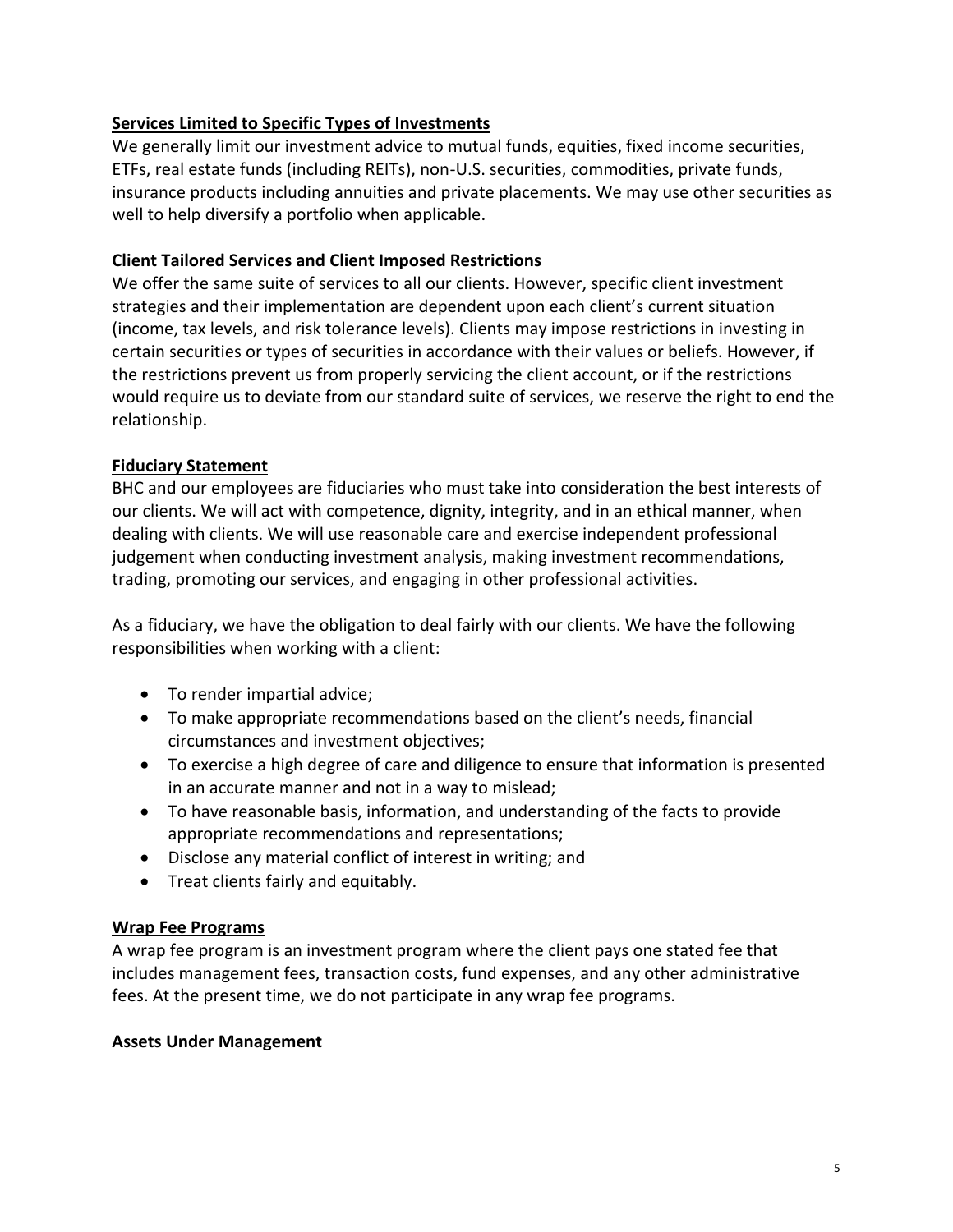As of December 31, 2021, we managed \$1,931,822,328 of assets under management; \$238,070,308 is managed on a discretionary basis, and \$1,693,752,020 is managed on a nondiscretionary basis.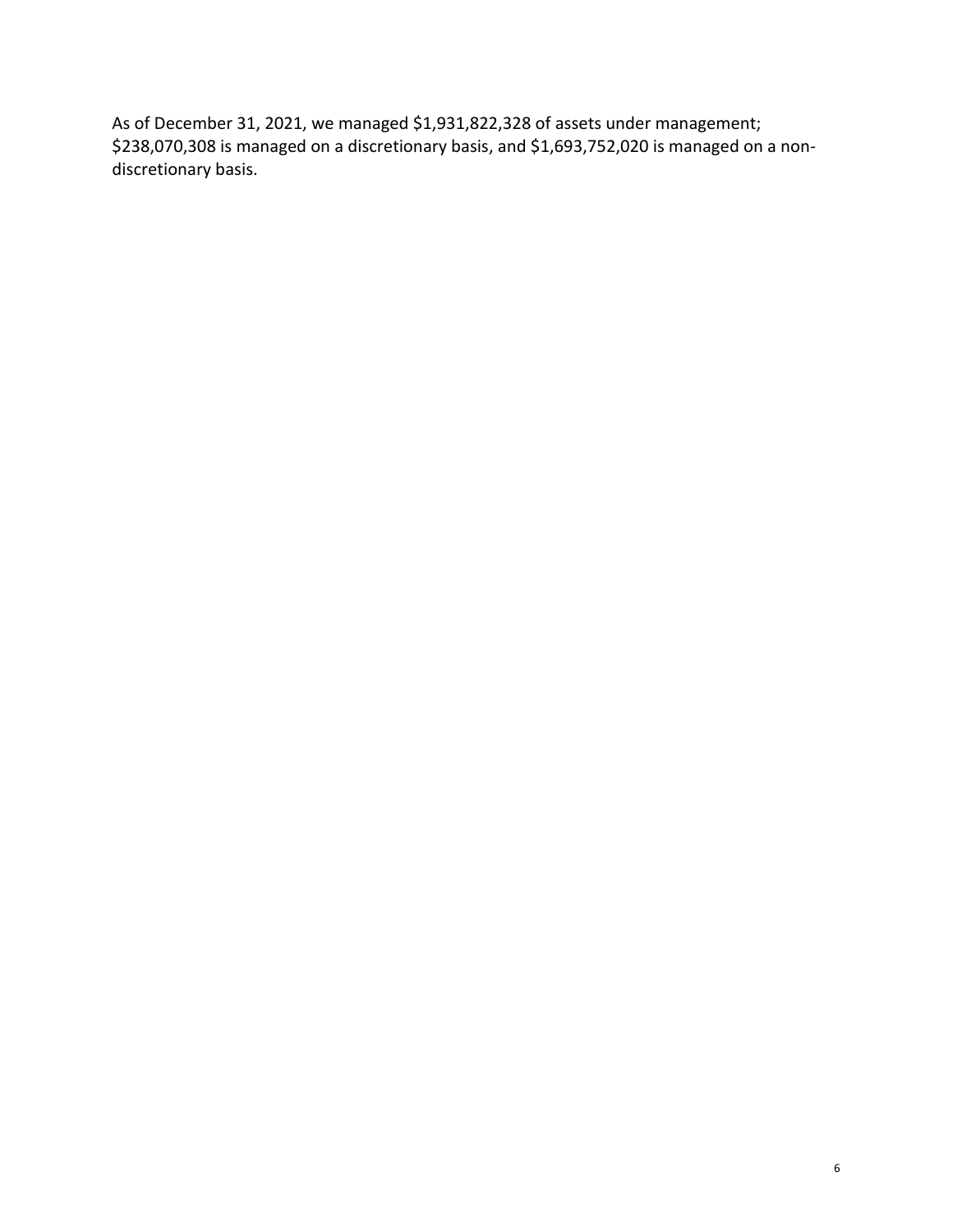## <span id="page-6-0"></span>**Item 5: Fees and Compensation**

### **Wealth Management Services Fees**

Our fees for wealth management services are based upon a percentage of a client's investable assets and are attached as Schedule A of each client's Investment Advisory Agreement. Clients may terminate the Investment Advisory Agreement generally with thirty days' notice to us.

Wealth management fees are as follows:

| <b>Assets Under Management Annual Fee</b> |       |
|-------------------------------------------|-------|
| First \$10,000,000                        | 0.75% |
| Next \$10,000,000                         | 0.55% |
| Next \$30,000,000                         | 0.35% |
| Over \$50,000,000                         | 0.25% |

Wealth management fees are withdrawn directly from each client's account with written authorization. Fees are paid quarterly, in advance.

In limited circumstances, a fixed fee may be charged to clients. All fixed fees are negotiated with the client on a case-by-case basis. All fees are paid quarterly in advance.

#### **Selection of Other Advisers Fees**

We may direct clients to third-party unaffiliated investment advisers, who will charge the client a management fee. We do not receive compensation for these referrals.

The timing, frequency, and method of paying fees for the selection of third-party investment advisers will depend on the specific third-party adviser selected and will be disclosed to the client prior to entering into a relationship with the third-party adviser.

## **Cash Balances**

Some of your assets may be held as cash and remain uninvested. Holding a portion of your assets in cash and cash alternatives, i.e., money market fund shares, may be based on your desire to have an allocation to cash as an asset class, to support a phased market entrance strategy, to facilitate transaction execution, to have available funds for withdrawal needs or to pay fees or to provide for asset protection during periods of volatile market conditions. Your cash and cash equivalents will be subject to our investment advisory fees unless otherwise agreed upon. You may experience negative performance on the cash portion of your portfolio if the investment advisory fees charged are higher than the returns you receive from your cash.

## **General Information on Compensation and Other Fees**

In certain circumstances, fees, account minimums and payment terms are negotiable depending on client's unique situation – such as the size of the aggregate related party portfolio size, family holdings, low-cost basis securities, or certain passively advised investments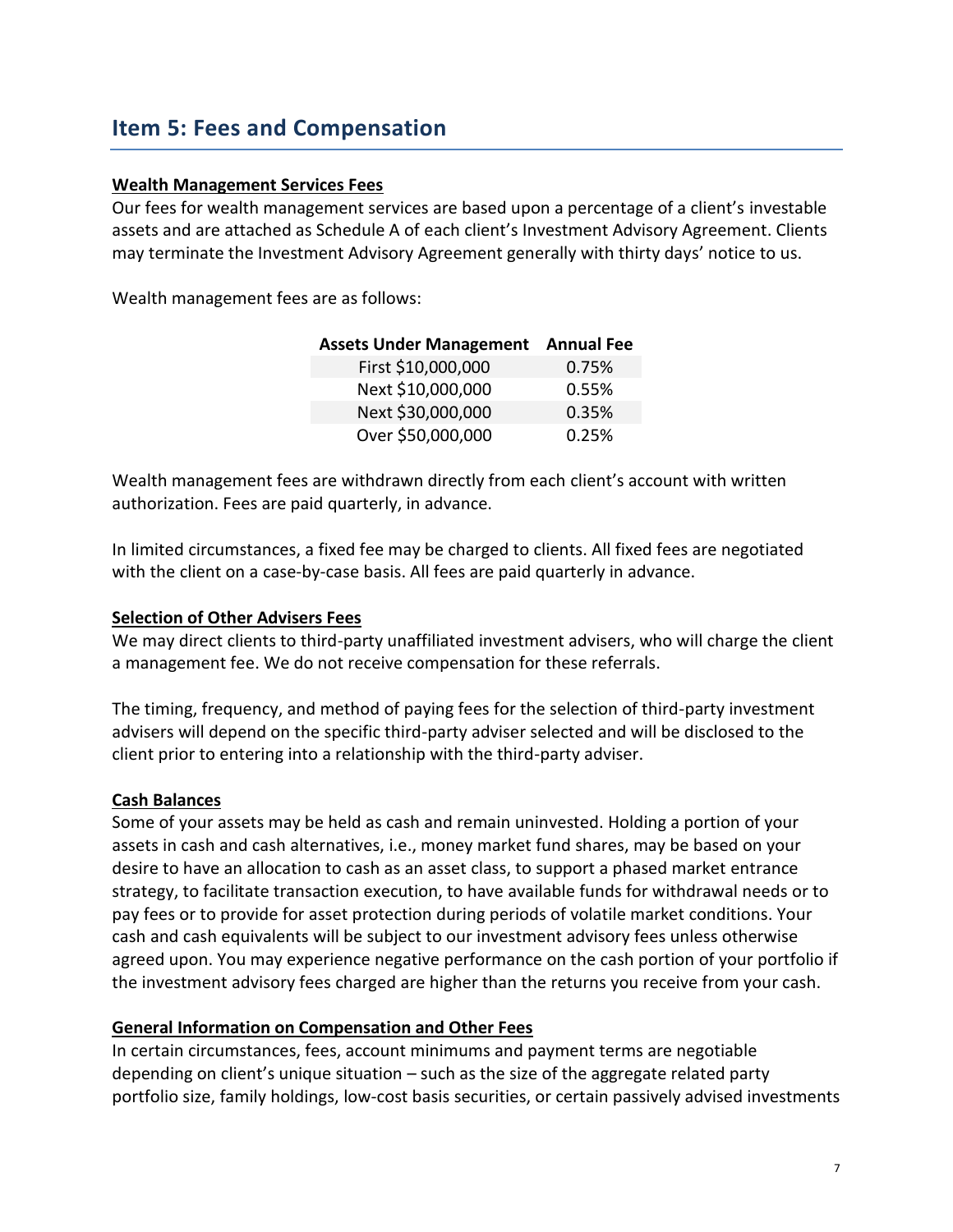and pre-existing relationships with clients. Certain clients may pay more or less than others depending on the amount of assets, type of portfolio, or the time involved, the degree of responsibility assumed, complexity of the engagement, special skills needed to solve problems, the application of experience and knowledge of the client's situation.

Our fees are exclusive of brokerage commissions, transaction fees, and other related costs and expenses which shall be incurred by the client. Clients may incur certain charges imposed by custodians, brokers, third party investment and other third parties such as fees charged by managers, custodial fees, deferred sales charges, odd-lot differentials, transfer taxes, wire transfer and electronic fund fees, and other fees and taxes on brokerage accounts and securities transactions. Mutual funds and exchange traded funds also charge internal management fees, which are disclosed in a fund's prospectus.

Such charges, fees and commissions are exclusive of and in addition to our fee, and we shall not receive any portion of these commissions, fees, and costs.

All fees paid to us for investment advisory services are separate and distinct from the fees and expenses charged by mutual funds and variable annuity sub-accounts to their shareholders. These fees and expenses are described in each fund's or sub account's prospectus. These fees will generally include a management fee, other expenses, and a possible distribution fee. If the fund also imposes sales charges, a client may pay an initial or deferred sales charge.

A client could invest in a mutual fund or sub-account directly, without our services. In that case, the client would not receive the services provided by us which are designed, among other things, to assist the client in determining which mutual funds or sub-accounts are most appropriate to each client's financial condition and objectives. Accordingly, the client should review both the fees charged by the funds/sub-accounts and the fees charged by us to fully understand the total amount of fees to be paid by the client and to thereby evaluate the advisory services being provided.

Clients should note that similar advisory services may (or may not) be available from other registered investment advisers for similar or lower fees.

## **Prepayment of Fees**

We collect fees in advance. Refunds for fees paid in advance will be returned within fourteen days of termination of the agreement to the client via check or return deposit back into the client's account. For all asset-based fees paid in advance, the fee refunded will be the balance of the fees collected in advance minus the daily rate times the number of days in the billing period up to and including the day of termination. The daily rate is calculated by dividing the annual asset-based fee by 365.

#### **Outside Compensation for the Sale of Securities to Clients**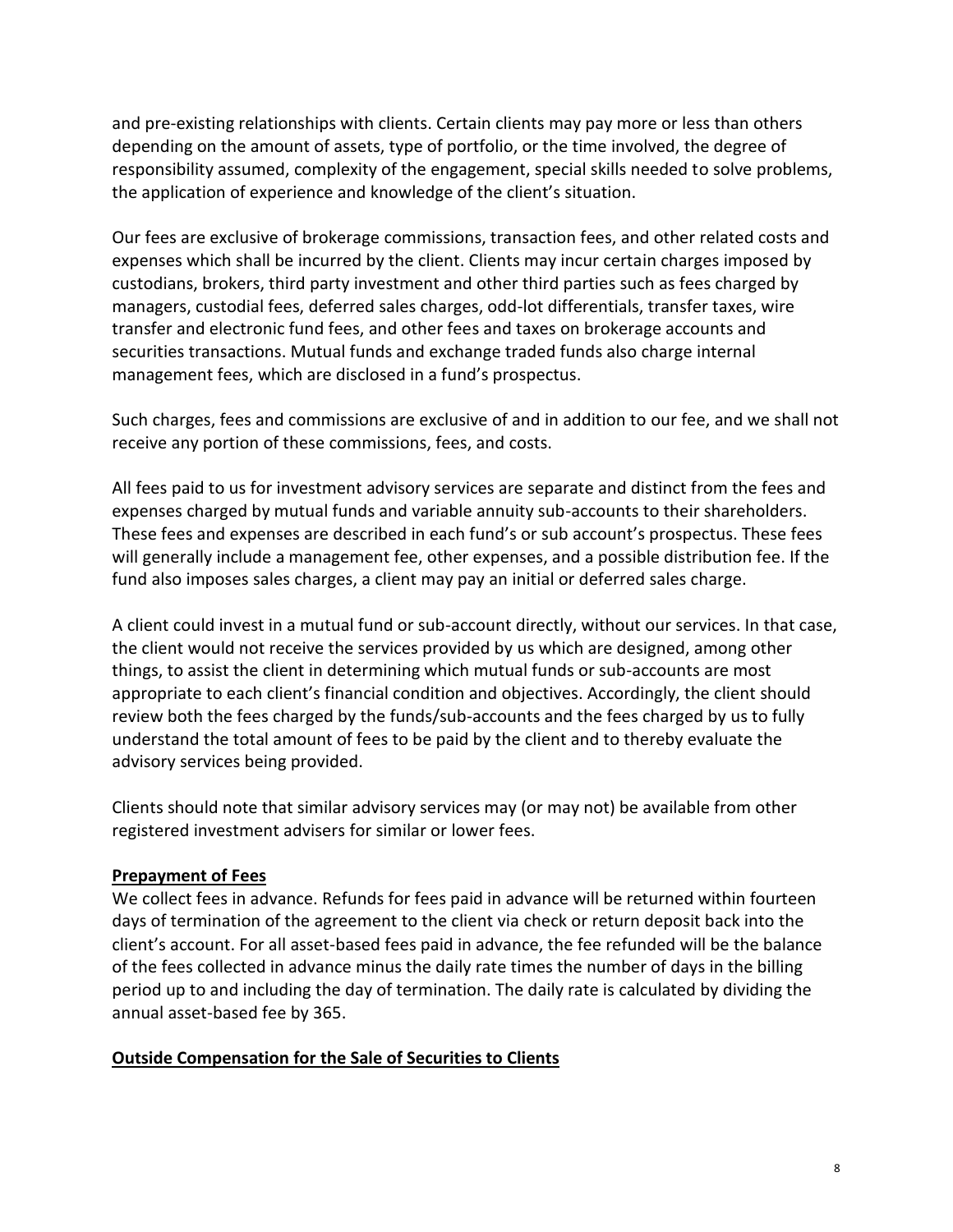Neither we nor our supervised persons accept any compensation for the sale of securities or other investment products, including asset-based sales charges or service fees from the sale of mutual funds.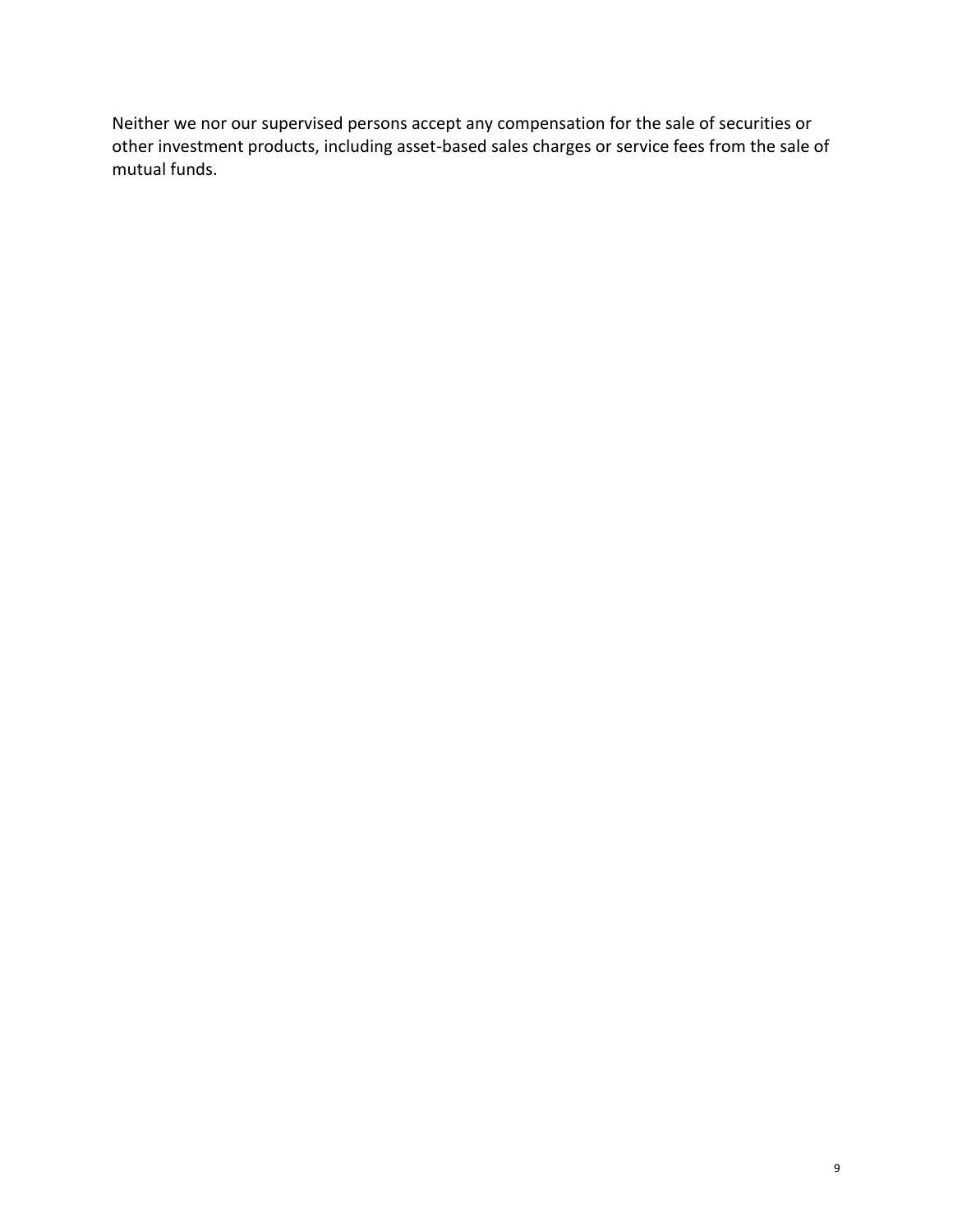## <span id="page-9-0"></span>**Item 6: Performance-Based Fees and Side-by-Side Management**

We do not accept performance-based fees or other fees based on a share of capital gains on or capital appreciation of the assets of a client.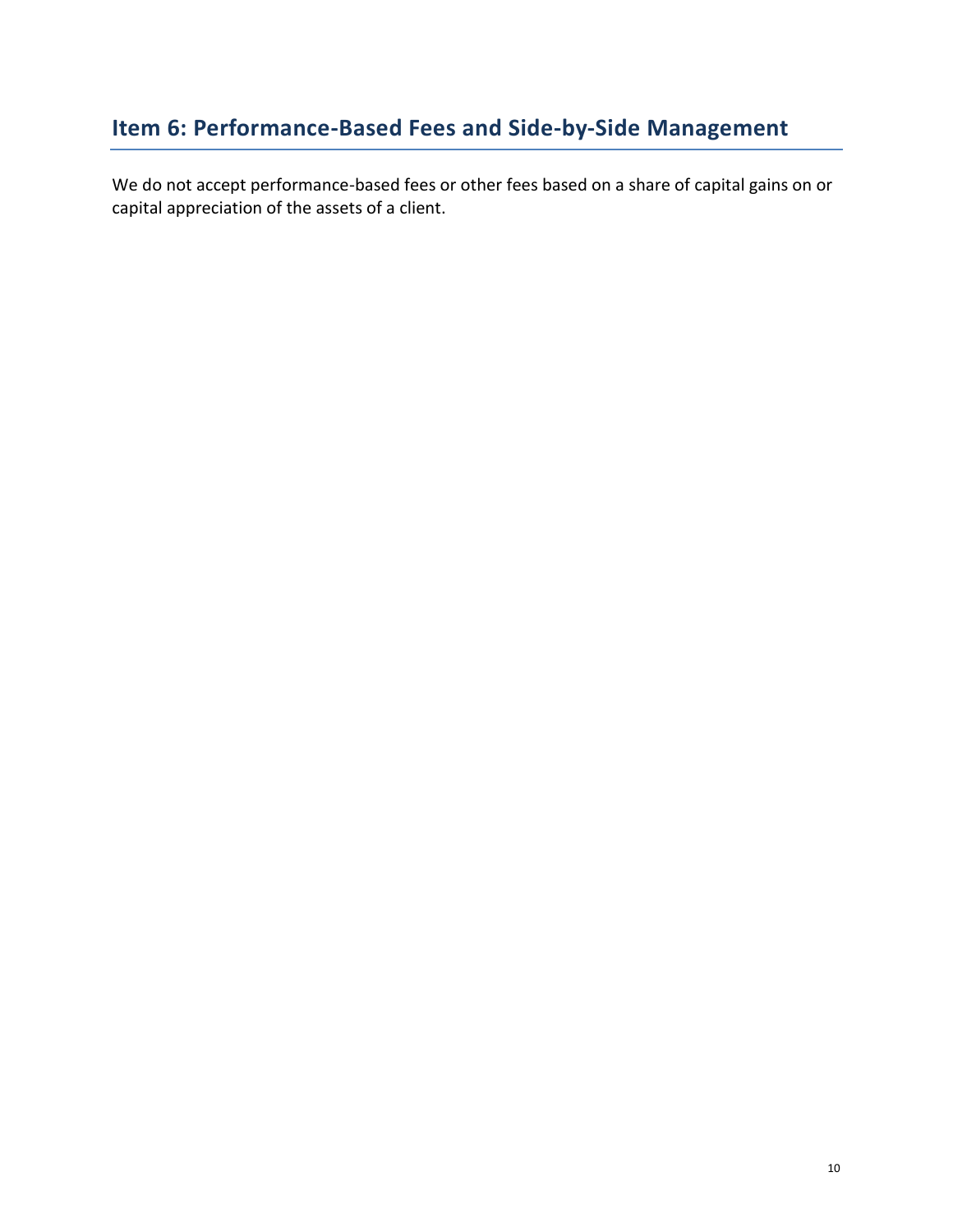## <span id="page-10-0"></span>**Item 7: Types of Clients**

We generally provide advisory services on a non-discretionary basis to high-net-worth individuals and charitable organizations.

#### **Minimum Account Size**

We require a minimum account under certain circumstances of \$100,000 for investment advisory clients, although this may be negotiable. We may group certain related client accounts for the purposes of achieving the minimum account size.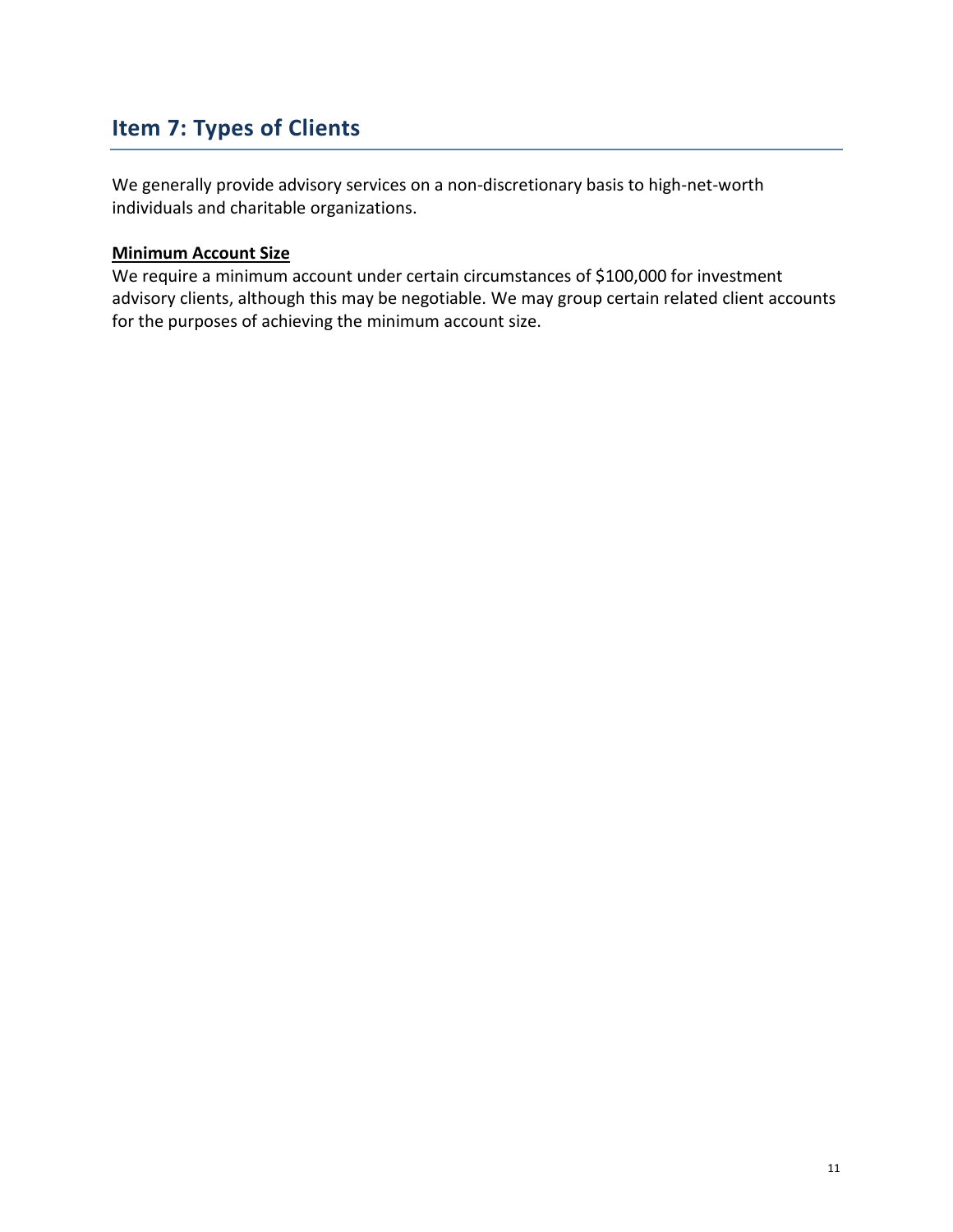### <span id="page-11-0"></span>**Methods of Analysis and Investment Strategies**

#### **Methods of Analysis**

Our methods of analysis include fundamental analysis, technical analysis, quantitative analysis and modern portfolio theory.

Fundamental analysis concentrates on factors that determine a company's value and expected future earnings. This strategy would normally encourage equity purchases in stocks that are undervalued or priced below their perceived value. The risk assumed is that the market will fail to reach expectations of perceived value.

Technical analysis attempts to predict a future stock price or direction based on market trends. The assumption is that the market follows discernible patterns and if these patterns can be identified then a prediction can be made. The risk is that markets do not always follow patterns and relying solely on this method may not work long term.

Quantitative Model Risk. Investment strategies using quantitative models may perform differently than expected as a result of, among other things, the factors used in the models, the weight placed on each factor, changes from the factors' historical trends, and technical issues in the construction and implementation of the models.

Modern Portfolio Theory assumes that investors are risk adverse, meaning that given two portfolios that offer the same expected return, investors will prefer the less risky one. Thus, an investor will take on increased risk only if compensated by higher expected returns. Conversely, an investor who wants higher expected returns must accept more risk. The exact trade-off will be the same for all investors, but different investors will evaluate the trade-off differently based on individual risk aversion characteristics. The implication is that a rational investor will not invest in a portfolio if a second portfolio exists with a more favorable risk-expected return profile – i.e., if for that level of risk an alternative portfolio exists which has better expected returns.

#### **Investment Strategies**

We use long term trading and margin transactions.

Long term trading is designed to capture market rates of both return and risk. Due to its nature, the long-term investment strategy can expose clients to various types of risk that will typically surface at various intervals during the time the client owns the investments. These risks include but are not limited to inflation (purchasing power) risk, interest rate risk, economic risk, market risk, and political/regulatory risk.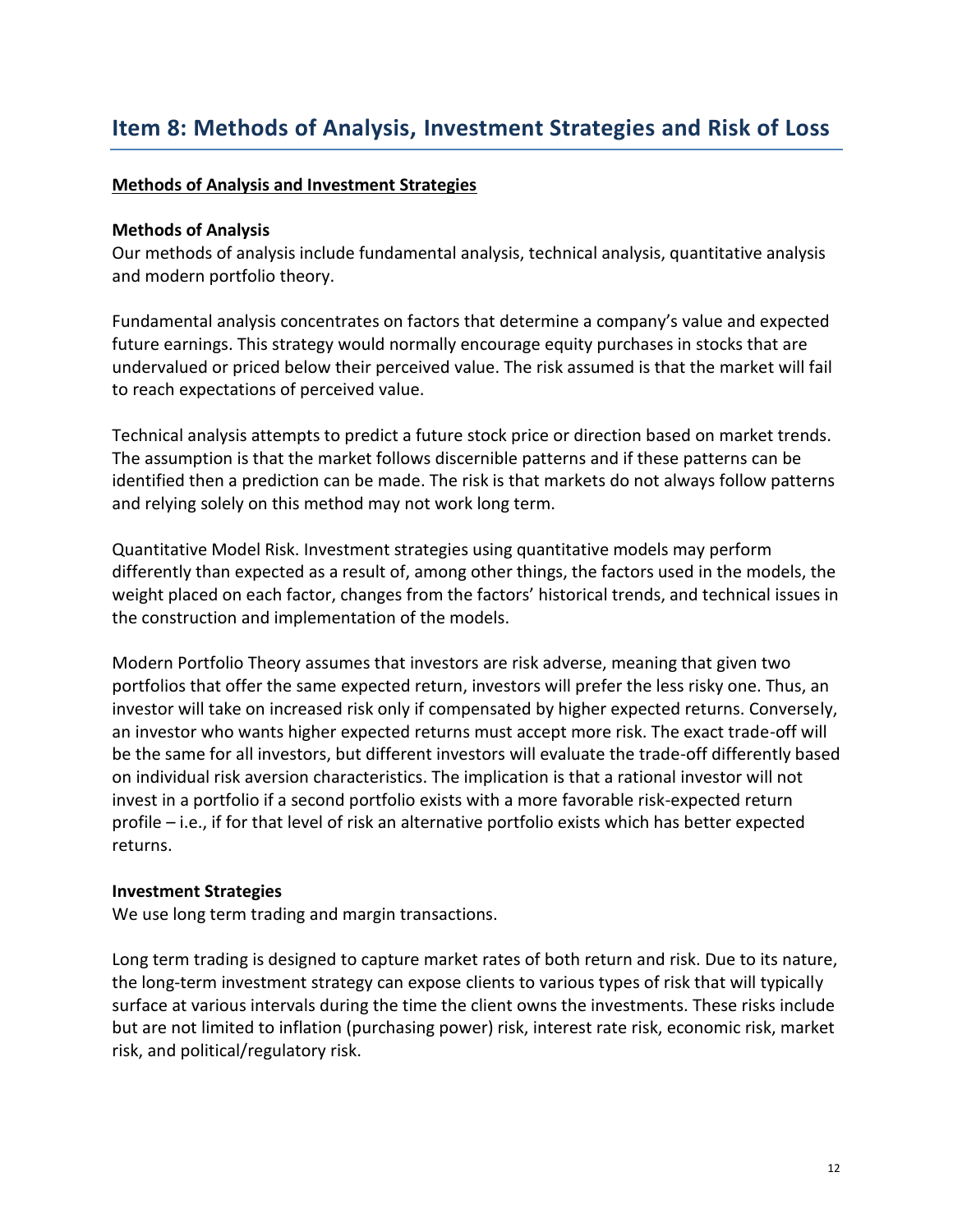Margin transactions use leverage that is borrowed from a brokerage firm as collateral. When losses occur, the value of the margin account may fall below the brokerage firm's threshold thereby triggering a margin call. This may force the account holder to either allocate more funds to the account or sell assets on a shorter time frame than desired.

### **Risk of Loss**

Investing in securities involves risk of loss that clients should be prepared to bear.

**All investments involve the risk of loss, including (among other things) loss of principal, a reduction in earnings (including interest, dividends and other distributions), and the loss of future earnings. Although we manage assets in a manner consistent with your investment objectives and risk tolerance, there can be no guarantee that our efforts will be successful. You should be prepared to bear the following risk of loss:**

- **Interest-rate Risk**: Fluctuations in interest rates may cause investment prices to fluctuate. For example, when interest rates rise, yields on existing bonds become less attractive, causing their market values to decline.
- **Market Risk**: The price of a security, bond, or mutual fund may drop in reaction to tangible and intangible events and conditions. This type of risk is caused by external factors independent of a security's particular underlying circumstances. For example, political, economic and social conditions may trigger market events.
- **Inflation Risk**: When any type of inflation is present, a dollar next year will not buy as much as a dollar today, because purchasing power is eroding at the rate of inflation.
- **Currency Risk**: Overseas investments are subject to fluctuations in the value of the dollar against the currency of the investment's originating country. This is also referred to as exchange rate risk.
- **Reinvestment Risk**: This is the risk that future proceeds from investments may have to be reinvested at a potentially lower rate of return (i.e., interest rate). This primarily relates to fixed income securities.
- **Business Risk**: These risks are associated with a particular industry or a particular company within an industry. For example, oil-drilling companies depend on finding oil and then refining it, a lengthy process, before they can generate a profit. They carry a higher risk of profitability than an electric company, which generates its income from a steady stream of customers who buy electricity no matter what the economic environment is like.
- **Liquidity Risk**: Liquidity is the ability to readily convert an investment into cash. Generally, assets are more liquid if many traders are interested in a standardized product. For example, Treasury Bills are highly liquid, while real estate properties (i.e., Non-traded REITs and other alternative investments) are not.
- **Financial Risk**: Excessive borrowing to finance a business' operations increases the risk of profitability, because the company must meet the terms of its obligations in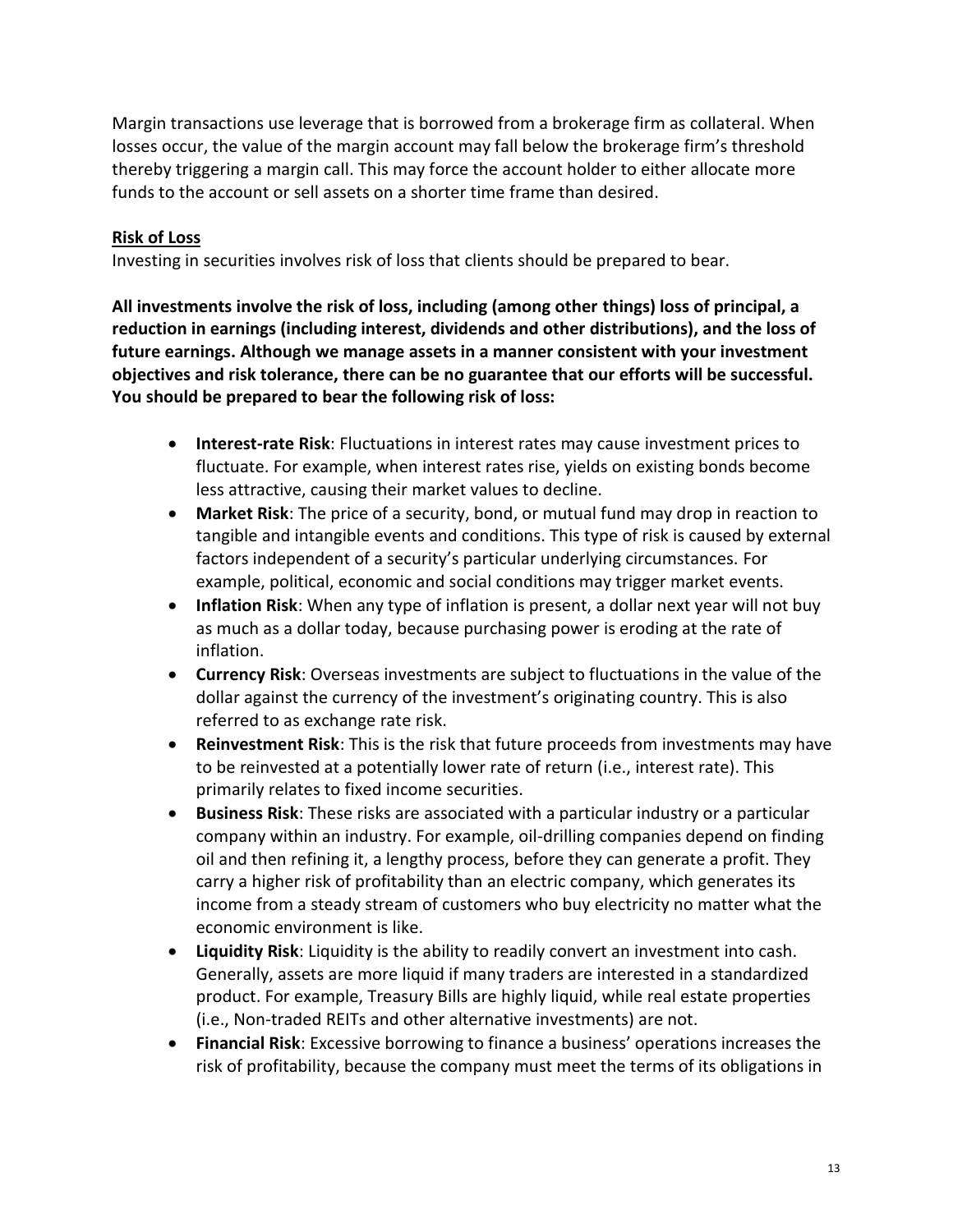good times and bad. During periods of financial stress, the inability to meet loan obligations may result in bankruptcy and/or a declining market value.

- **Cybersecurity Risk:** A breach in cyber security refers to both intentional and unintentional events that may cause an account to lose proprietary information, suffer data corruption, or lose operational capacity. This in turn could cause an account to incur regulatory penalties, reputational damage, and additional compliance costs associated with corrective measures, and/or financial loss.
- **Pandemic Risk**: Large-scale outbreaks of infectious disease can greatly increase morbidity and mortality over a wide geographic area, crossing international boundaries, and causing significant economic, social, and political disruption.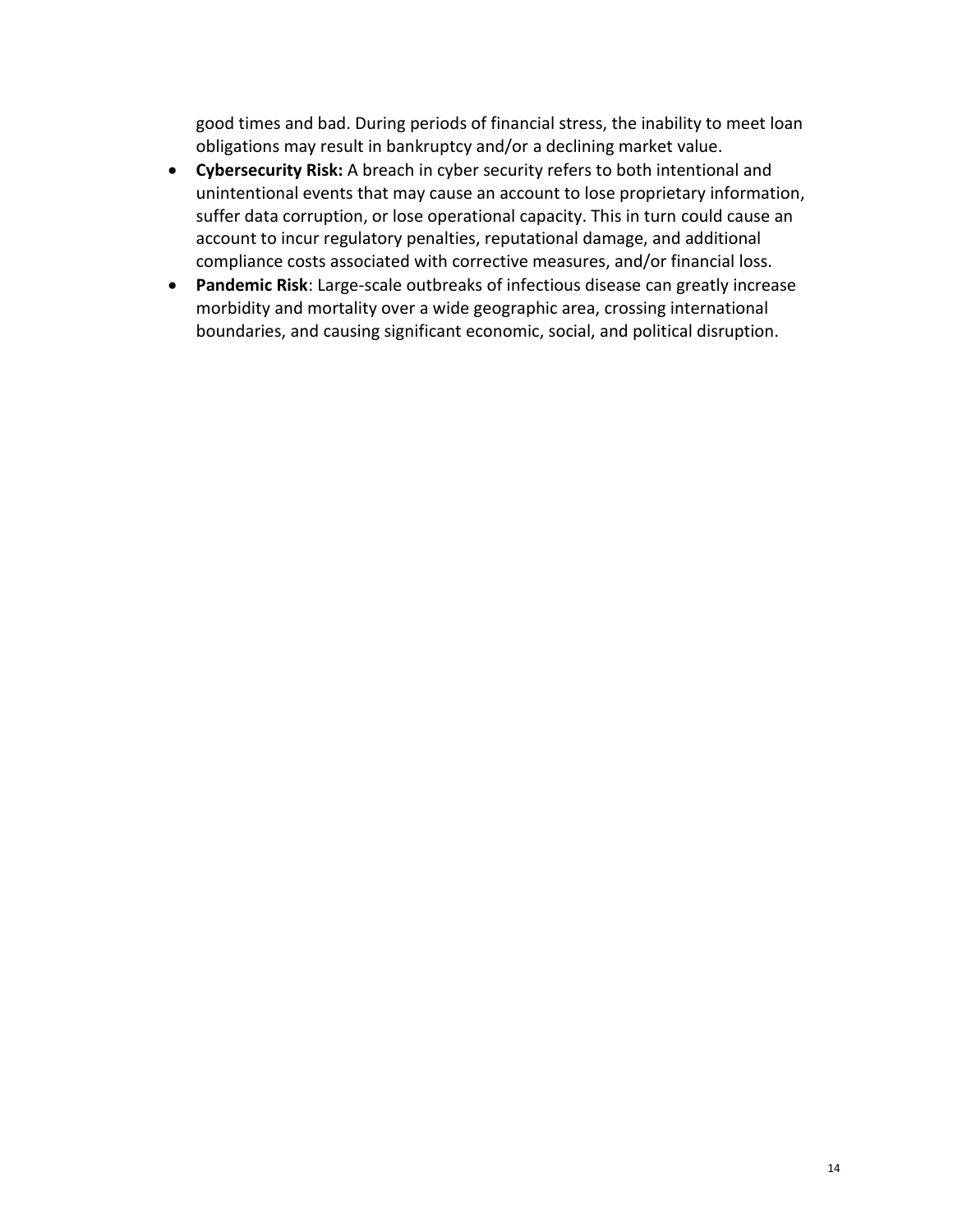## <span id="page-14-0"></span>**Item 9: Disciplinary Information**

Registered investment advisers are required to disclose all pertinent facts regarding any legal or disciplinary events that would be material to your evaluation of us or the integrity our management. There are no material, legal or disciplinary events to disclose under this item.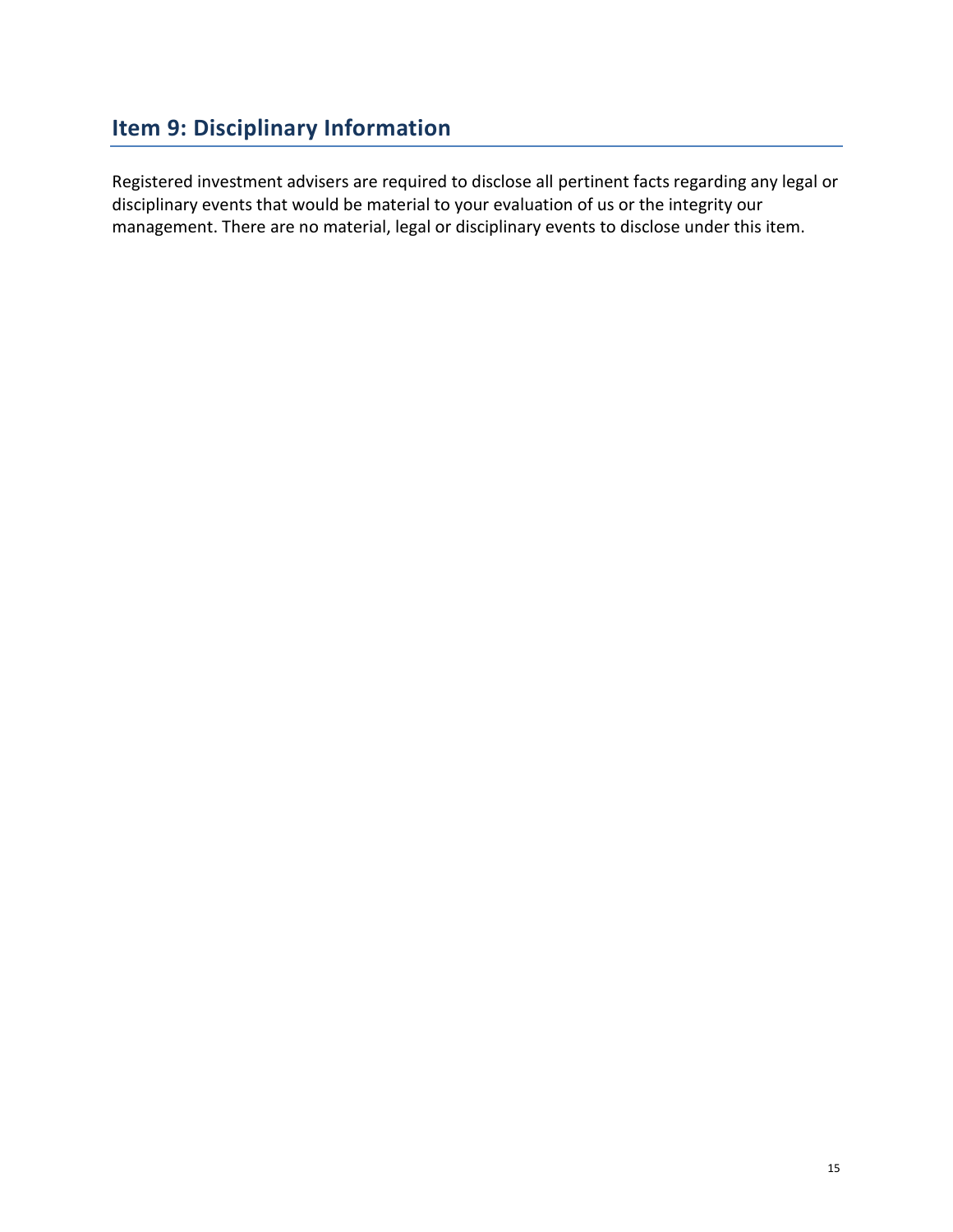## <span id="page-15-0"></span>**Item 10: Other Financial Industry Activities and Affiliations**

### **Registration as a Broker/Dealer or Broker/Dealer Representative**

Neither we nor our management persons are registered as, or have pending applications to register as, a broker-dealer or a registered representative of a broker-dealer.

### **Registration as a Futures Commission Merchant, Commodity Pool Operator, or a Commodity Trading Advisor**

Neither we nor our management persons are registered as or have pending applications to register as a futures commission merchant, commodity pool operator, or commodity trading advisor or an associated person of the foregoing entities.

#### **Financial Industry Activities**

John J. Edwards is the sole member of BHC Fiduciary LLC, an entity providing trusteeship and executorship services to our clients.

### **Selection of Other Advisers or Managers**

We may direct clients to third-party unaffiliated investment advisers, who will charge the client a management fee. We do not receive compensation for these referrals. We will always act in the best interests of the client, including when determining which third-party investment adviser to recommend to clients. Before selecting other investment advisers for clients, we will conduct due diligence on such investment advisers and ensure such advisers are properly licensed or registered as investment advisers.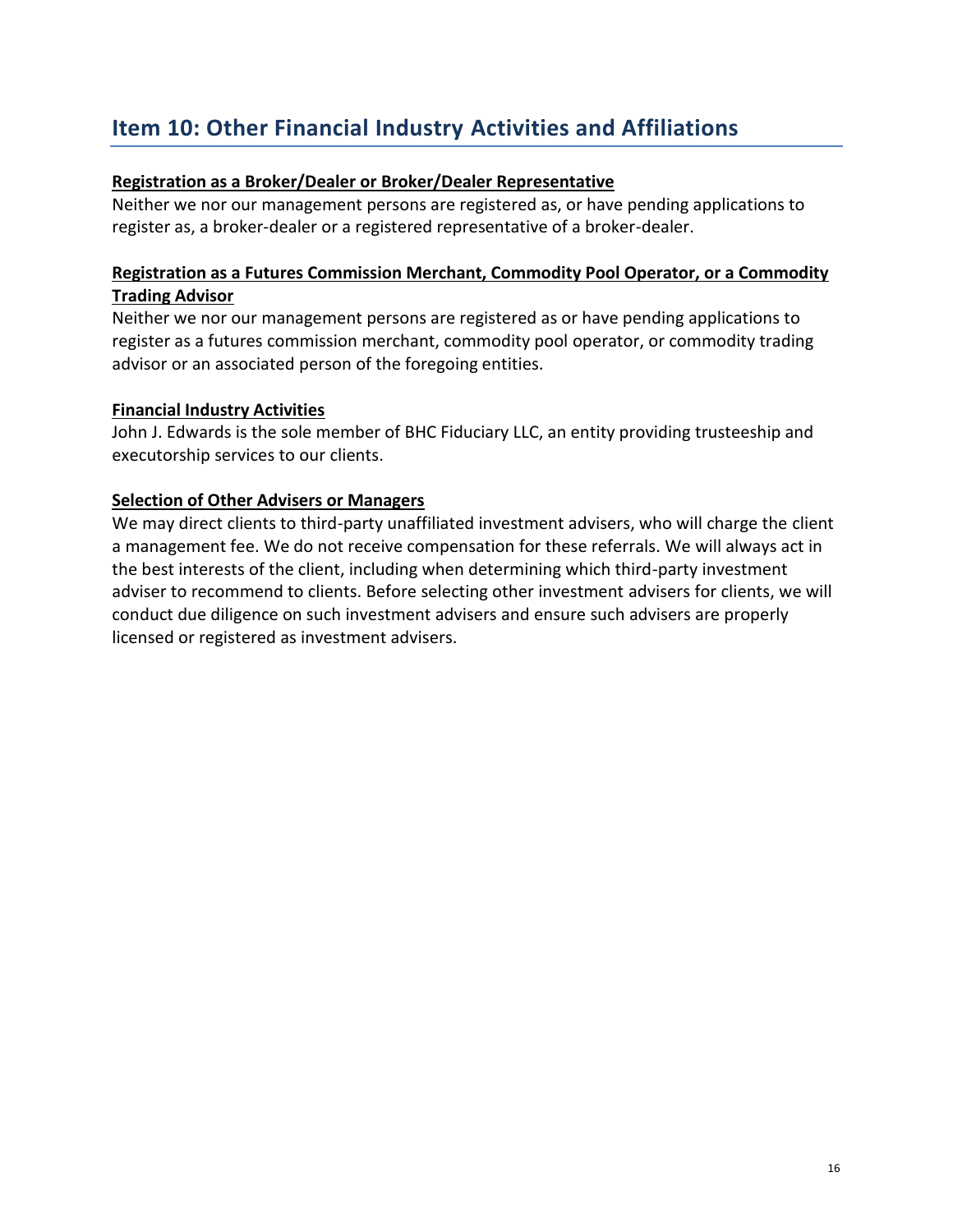## <span id="page-16-0"></span>**Item 11: Code of Ethics, Participation or Interest in Client Transactions and Personal Trading**

## **Code of Ethics**

Our employees must comply with a Code of Ethics and Statement for Insider Trading. The Code describes our high standard of business conduct, and fiduciary duty to our clients. The Code's key provisions include:

- Statement of General Principles
- Policy on and reporting of Personal Securities Transactions
- A prohibition on Insider Trading
- Restrictions on the acceptance of significant gifts
- Procedures to detect and deter misconduct and violations
- Requirement to maintain confidentiality of client information

John J. Edwards, Managing Member, Chief Executive Officer, and Chief Compliance Officer reviews all employee trades each quarter. These reviews ensure that personal trading does not affect the markets, and that our clients receive preferential treatment.

Our employees must acknowledge the terms of the Code of Ethics at least annually. Any individual not in compliance with the Code of Ethics may be subject to termination. Clients and prospective clients can obtain a copy of our Code of Ethics by contacting John J. Edwards at (617) 580-3440.

## **Investing Personal Money in the Same Securities as Clients**

From time to time, our employees may buy or sell securities for themselves that they also recommend to clients. This may provide an opportunity for our employees to buy or sell the same securities before or after recommending the same securities to clients resulting in representatives profiting off the recommendations they provide to clients. Such transactions may create a conflict of interest. We will always document any transactions that could be construed as conflicts of interest and will never engage in trading that operates to the client's disadvantage when similar securities are being bought or sold.

## **Recommendations Involving Material Financial Interests**

While we serve as the Managing Member to our private fund, we are no longer accepting new investors for the fund. As this time, we do not recommend that clients buy or sell any security in which we or a related person have a material financial interest.

It is our policy that the Firm will not affect any principal or agency cross securities transactions for client accounts. We will also not cross trades between client accounts.

## **Trading Securities At/Around the Same Time as Clients' Securities**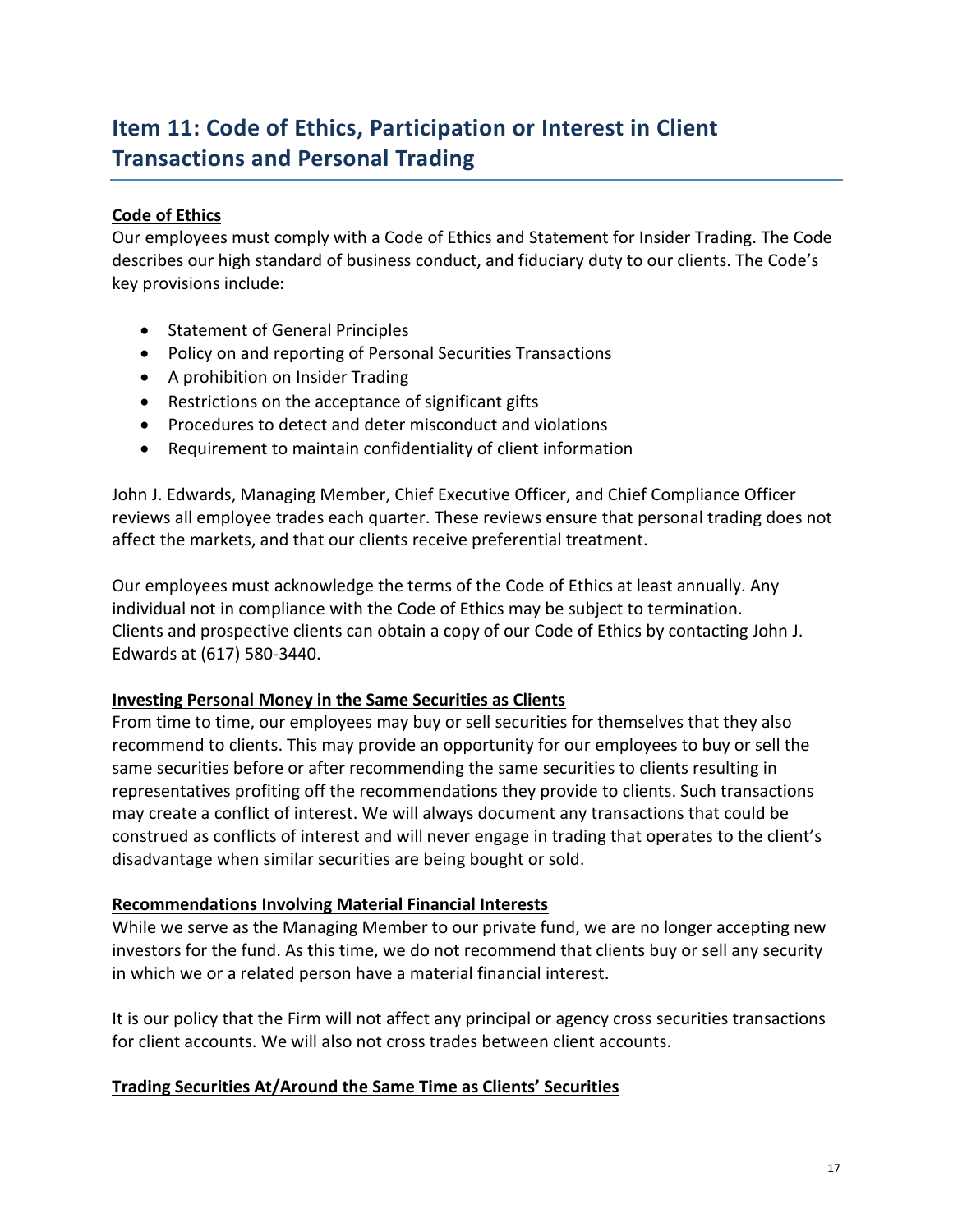From time to time, our employees may buy or sell securities for themselves at or around the same time as clients. This may provide an opportunity for our employees to buy or sell securities before or after recommending securities to clients resulting in representatives profiting off the recommendations they provide to clients. Such transactions may create a conflict of interest; however, as noted above we will never engage in trading that operates to the client's disadvantage when similar securities are being bought or sold.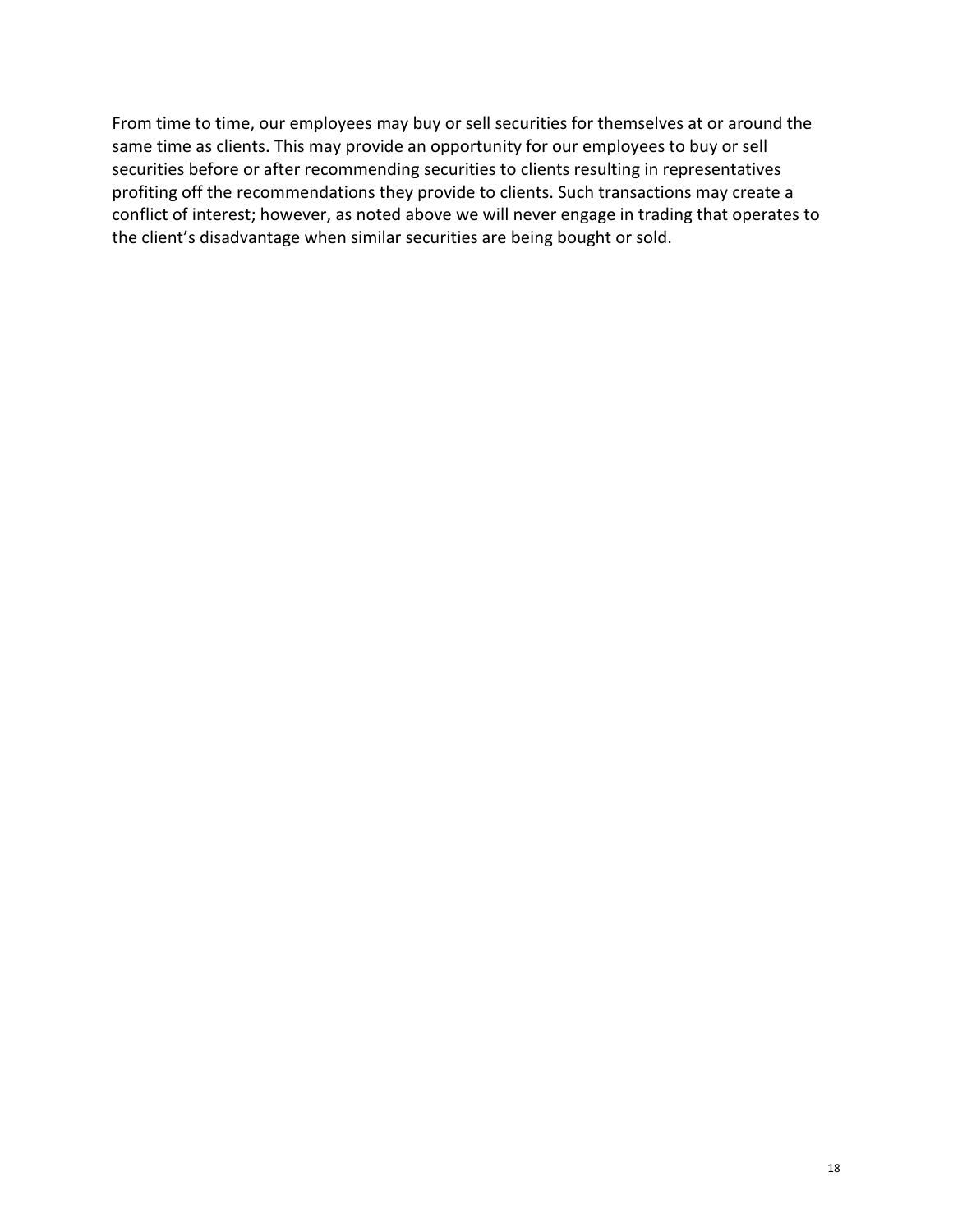## <span id="page-18-0"></span>**Item 12: Brokerage Practices**

#### **Research and Other Soft-Dollar Benefits**

We do not receive formal soft dollar benefits other than execution from broker/dealers in connection with client securities transactions. See disclosure below in "Directed Brokerage – Other Economic Benefits".

#### **Brokerage for Client Referrals**

We may receive referrals from broker-dealers or third-party brokers. We do not receive compensation for these referrals.

#### **Directed Brokerage**

Custodians/broker-dealers will be recommended based on our duty to seek "best execution," which is the obligation to seek to execute securities transactions for a client on terms that are the most favorable to the client under the circumstances. The client will not necessarily pay the lowest commission or commission equivalent. We may also consider the market expertise and research access provided by the payment of commissions, including but not limited to access to written research, oral communication with analysts, admittance to research conferences and other resources provided by the brokers to aid in our research efforts. We will never charge a premium or commission on transactions, beyond the actual cost imposed by the brokerdealer/custodian. We currently recommend Charles Schwab and Fidelity Investments to our clients but can certainly work with clients who maintain funds and securities at other brokerdealers/custodians.

While not routine, the client may direct us to use a particular broker-dealer to execute some or all transactions for the client. This brokerage direction must be requested by the client in writing. In that case, the client will negotiate terms and arrangements for the account with that broker-dealer. By directing brokerage, the client may pay higher commissions or other transaction costs or greater spreads, or receive less favorable net prices, on transactions for the account than would otherwise be the case. Not all advisers require or allow their clients to direct brokerage. Subject to its duty of best execution, we may decline a client's request to direct brokerage if, in our sole discretion, such directed brokerage arrangements would result in additional operational difficulties.

If the client requests us to arrange for the execution of securities brokerage transactions for the client's account, we shall direct such transactions through broker-dealers that we reasonably believe will provide best execution. We shall periodically and systematically review its policies and procedures regarding recommending broker-dealers to its client in light of its duty to obtain best execution.

#### **Directed Brokerage – Other Economic Benefits**

We may receive traditional "non-cash benefits" from our custodians. These custodians may make available to us other products and services that benefit us but may not directly benefit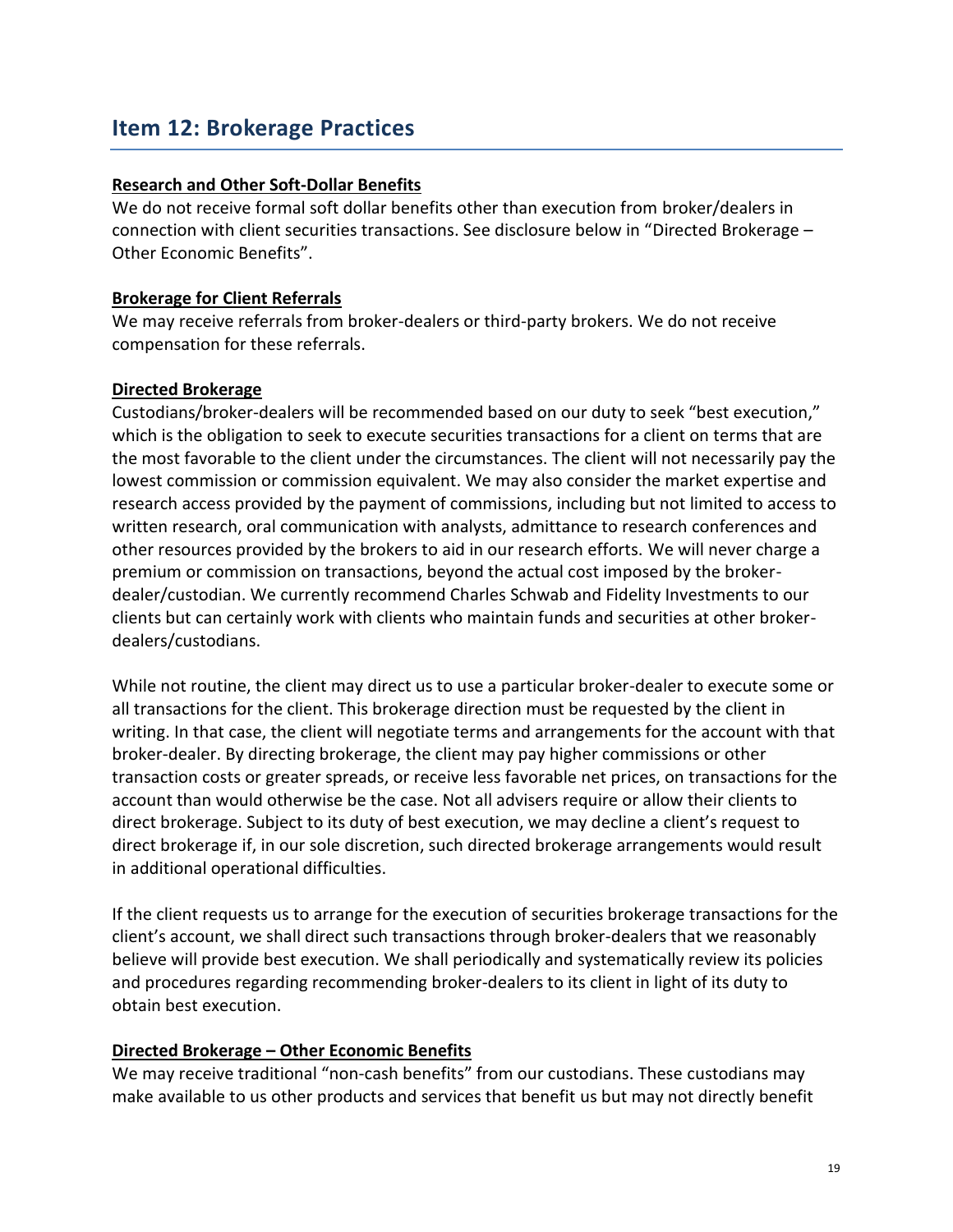our clients' accounts. Many of these products and services may be used to service all or a substantial number our accounts.

Products and services offered by the custodians that assist us in managing and administering clients' accounts include software and other technology that (I) provide access to client account data (such as trade confirmations and account statements); (ii) facilitate trade execution and allocate aggregated trade orders for multiple client accounts; (iii) provide research, pricing and other market data; (iv) facilitate payment of our fees from our clients' accounts; and (v) assist with back-office functions, recordkeeping and client reporting.

Other third-party service providers and/or insurance companies may also provide non-cash benefits to us and/or our Investment Adviser Representatives (IARs) from time to time, but not limited to waivers or reductions of conference registration fees; meals; entertainment; and promotional premium items that have nominal value. We believe these items have no material value and do not, either individually or collectively, impair our independence. Prior to the acceptance of or delivery of any consideration, IARs must obtain authorization and approval from John J. Edwards, Managing Member, Chief Executive officer and Chief Compliance Officer.

Breed's Hill has been provided with a one-time credit from Schwab to be used towards technology and/or other economic benefits. Breed's Hill has received this benefit without cost because Breed's Hill renders wealth management services to clients that maintain assets with Schwab. This economic benefit may benefit Breed's Hill but not its clients directly. In fulfilling its duties to its clients, Breed's Hill endeavors at all times to put the interests of its clients first. Clients should be aware, however, that Breed's Hill's receipt of economic benefits from Schwab creates a conflict of interest since these benefits may influence Breed's Hill's choice of brokerdealer over another broker-dealer that does not furnish similar technology or other economic benefits. Breed's Hill does not believe this benefit impairs its fiduciary duty to clients.

Schwab may also provide reimbursement to clients for termination fees charged by their former custodian, due to the transition of assets to Schwab. Any termination fees charged will be reimbursed directly to the client by Schwab and not to Breed's Hill.

## **Aggregating (Block) Trading Multiple Client Accounts**

BHC does not aggregate or bunch the securities to be purchased or sold for multiple clients, which may result in less favorable prices, particularly for illiquid securities or during volatile market conditions.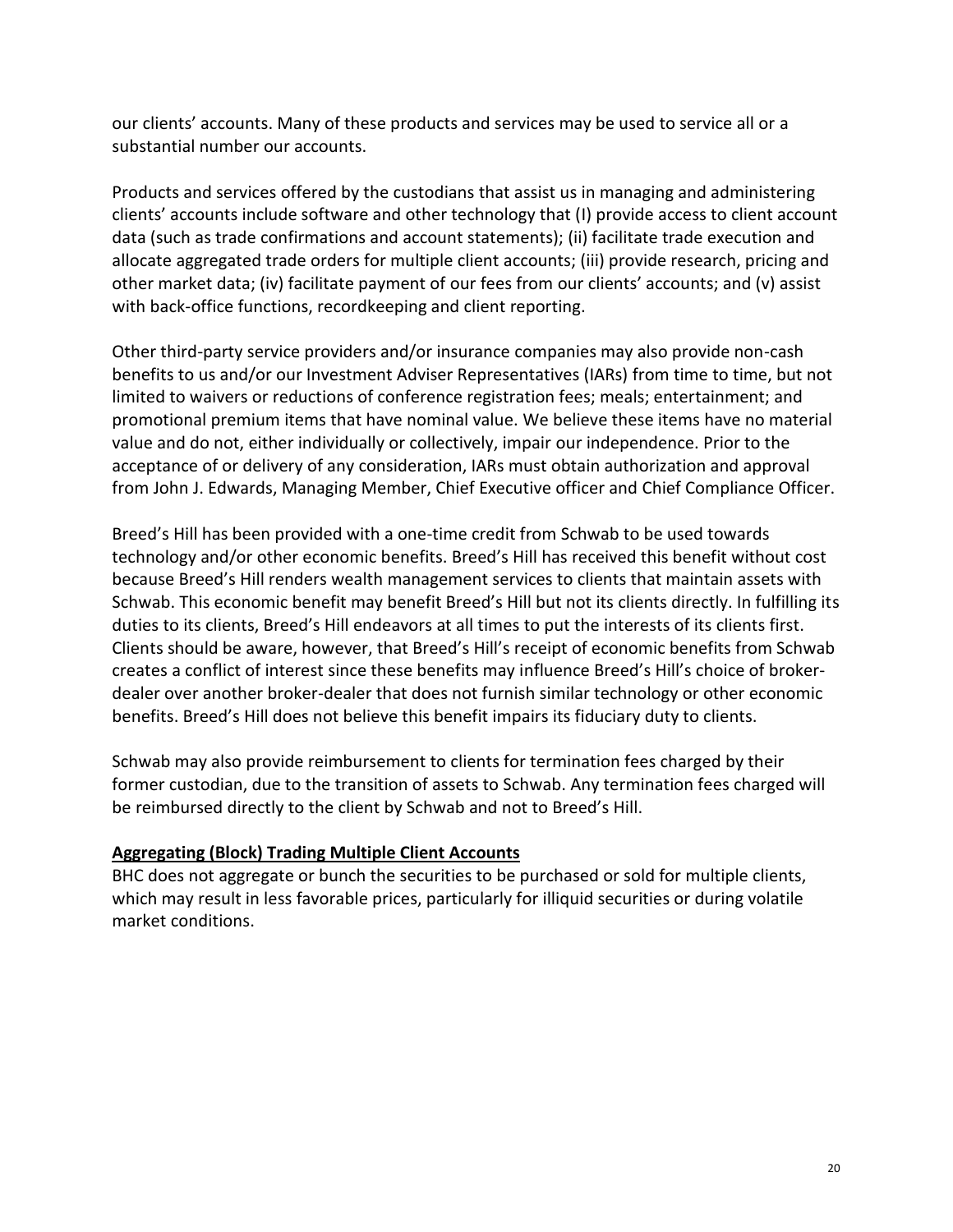## <span id="page-20-0"></span>**Item 13: Review of Accounts**

#### **Reviews**

All client accounts are reviewed at least quarterly by John J. Edwards, Managing Member, Chief Executive Officer and Chief Compliance Officer, with regard to clients' respective investment policies and risk tolerance levels. The client review includes comparing the portfolio and current security positions with the goals and objectives as outlined by the client, reviewing changes to the client's investment circumstances, evaluating the specific holdings, re-balancing the portfolio and communicating the current status of the portfolio and any recommended actions to the client.

#### **Review Triggers**

Portfolio management reviews may be triggered by material market, economic or political events, or by changes in a client's financial situations (such as retirement, termination of employment, physical move, or inheritance).

#### **Reports Provided to Clients**

Clients receive monthly and/or quarterly broker/custodian reports.

We will also provide each wealth management client with a written report, at least quarterly, that details the client's account including assets held and asset value.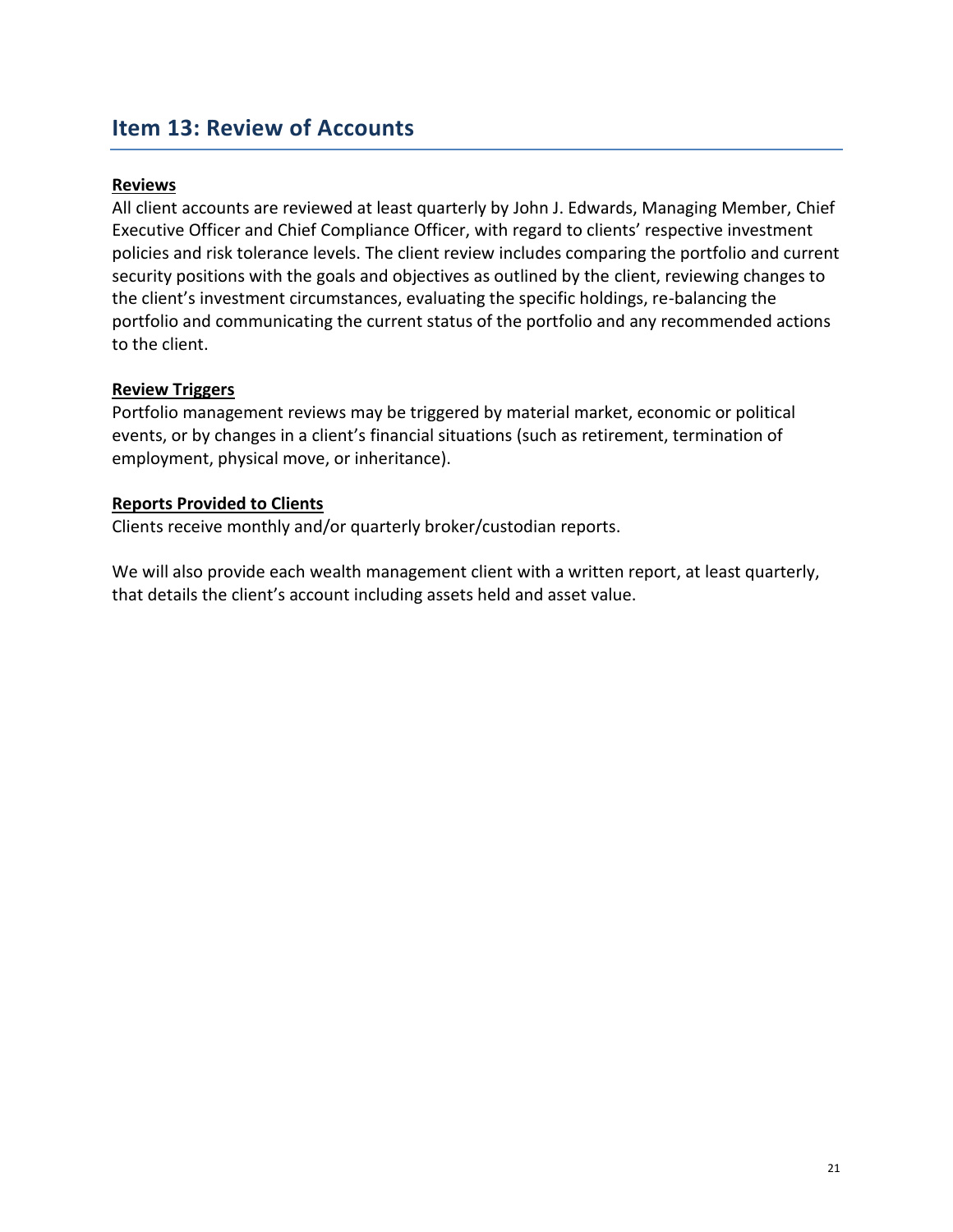## <span id="page-21-0"></span>**Item 14: Client Referrals and Other Compensation**

## **Other Compensation**

We do not receive any economic benefits (other than normal compensation and benefits described in Item 12) from any firm or individual for providing investment advice.

#### **Compensation – Client Referrals**

We do not make or accept referral fees or any form of remuneration from other professionals when a prospect or client is referred to them.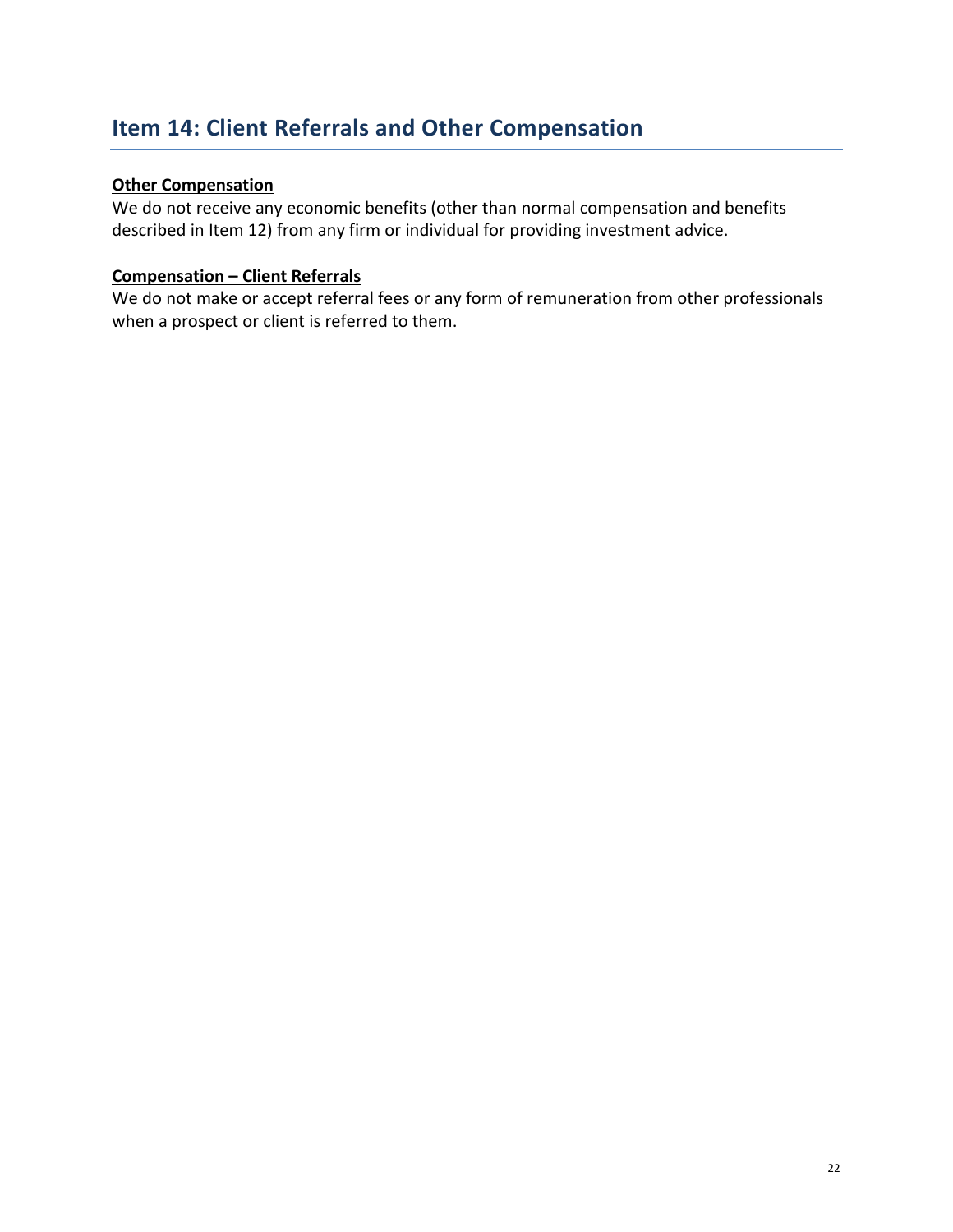## <span id="page-22-0"></span>**Item 15: Custody**

## **Fee Debiting**

Clients may authorize us (in the client agreement) to debit fees directly from the client's account at the broker dealer, bank or other qualified custodian (custodian). Client investment assets will be held with a custodian agreed upon by the client and us. The custodian is advised in writing of the limitation of our access to the account. The custodian sends a statement to the client, at least quarterly, indicating all amounts disbursed from the account including the amount of advisory fees paid directly to us.

## **Trusteeship/Executor**

BHC Fiduciary, LLC or a related person (disclosed in Item 10) acts as trustee for client trusts. This form of custody is offered on a limited basis. In order to comply with the SEC's Custody Rule with regard to the custody of the trust assets; BHC Fiduciary, LLC is subject to an annual Surprise Examination by an independent accountant.

## **Custody – Third Party Money Transfers**

Clients may provide us with a standing letter of authorization (or similar asset transfer authorization) which allows us to disburse funds on behalf of clients to third parties. We ensure the following conditions are in place when deemed to have custody via third party money movement:

- 1. The client provides a Written Authorization to the custodian that includes all appropriate information as to how the transfer should be directed;
- 2. The Written Authorization includes instruction to direct transfers to the third party either on a specified schedule or from time to time;
- 3. Appropriate verification is performed by the custodian, along with a transfer of funds notice to the client promptly after each transfer;
- 4. The client may terminate or change the instruction to the custodian;
- 5. We have no authority or ability to designate or change any information about the third party contained in the instruction;
- 6. We maintain records showing that the third party is not a related party of the Firm or located at the same address as us; and
- 7. The custodian sends the client a written initial notice confirming the instruction and an annual written confirmation thereafter.

## **Account Statements**

As described above and in Item 13, clients receive at least quarterly statements from the broker dealer, bank or other qualified custodian that holds and maintains client's investment assets. Clients will receive all account statements that are required in each jurisdiction, and they should carefully review those statements for accuracy. We urge clients to carefully review such statements and compare the account statements that they receive from qualified custodian with those that we provide.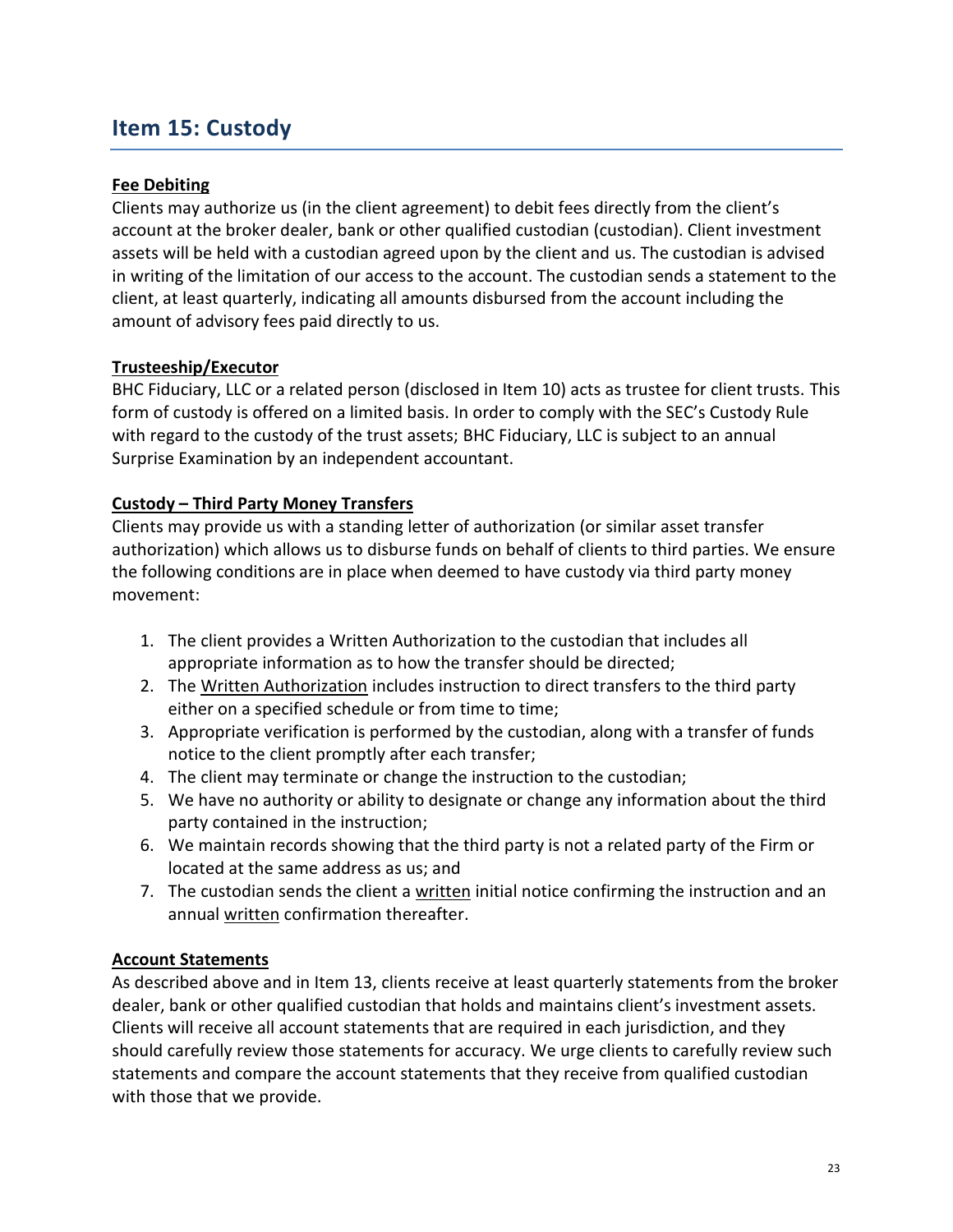## <span id="page-23-0"></span>**Item 16: Investment Discretion**

We do not currently provide discretionary Wealth Management services to clients, except where the Firm or a related person acts as trustee or manager of a fund. Where we have not been given discretionary authority, we consult with the client prior to each trade.

For those accounts where a related person serves as trustee, we may accept limited power of attorney to act on a discretionary basis on behalf of clients. A limited power of attorney allows us to execute trades on behalf of clients.

When such limited powers exist between us and the client, we have the authority to determine, without obtaining specific client consent, both the amount and type of securities to be bought to satisfy client account objectives. Additionally, we may accept any reasonable limitation or restriction to such authority on the account placed by the client. All limitations and restrictions placed on accounts must be presented to us in writing.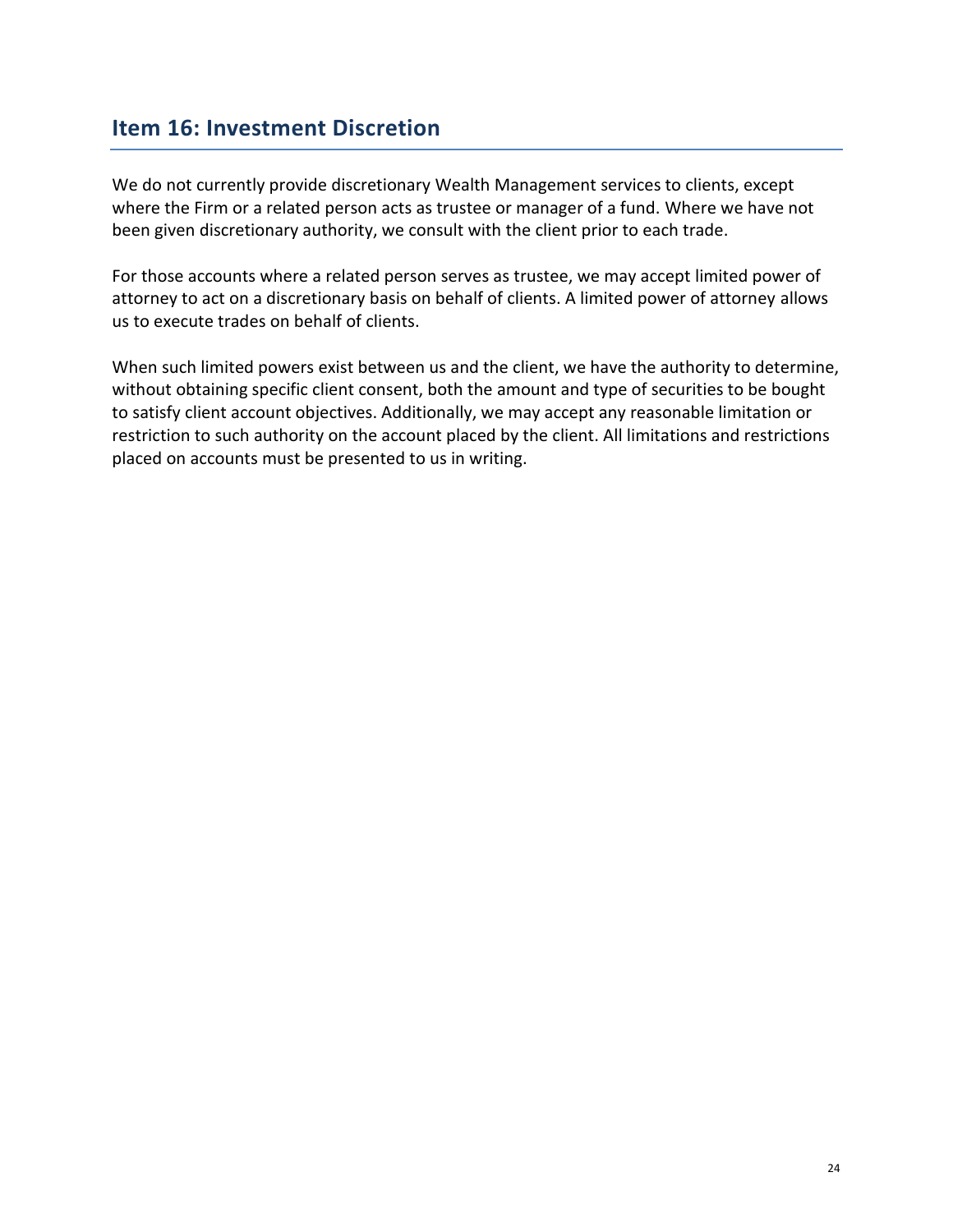## <span id="page-24-0"></span>**Item 17: Voting Client Securities**

At the present time, we will not ask for, nor accept authority to vote client securities outside of accounts where a related person of the Firm serves as trustee. Clients will receive proxies directly from the issuer of the security or the custodian. Clients should direct all proxy questions to the issuer of the security.

If requested, we may provide advice to clients regarding proxy votes. If any conflict of interest exists, it will be disclosed to the client. Clients may contact John J. Edwards at (617) 580-3440 for information about proxy voting.